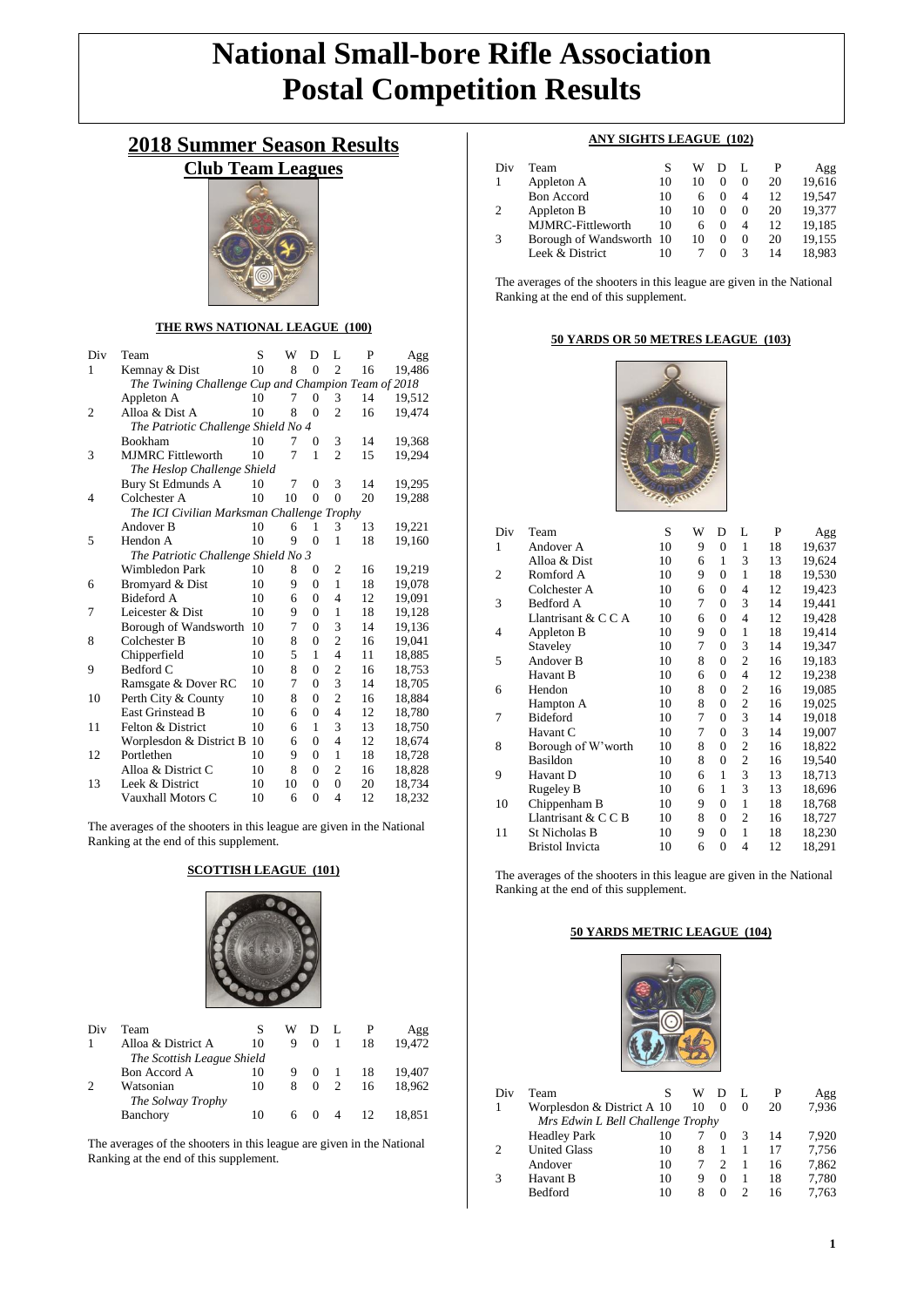| Matlock & District B |  |  | 10 9 0 1 18 | 7.587          |
|----------------------|--|--|-------------|----------------|
| Basingstoke          |  |  |             | 8 0 2 16 6,007 |

The averages of the shooters in this league are given in the National Ranking at the end of this supplement.

## **VETERANS LONG RANGE LEAGUE (105)**

| Div | Team                | S  | W |          |   | P  | Agg    |
|-----|---------------------|----|---|----------|---|----|--------|
|     | <b>Bon Accord</b>   | 10 | 9 | 0        |   | 18 | 11,709 |
|     | Andover             | 10 |   | $\Omega$ | 3 | 14 | 11,680 |
| 2   | Pinhoe              | 10 | 8 | $\Omega$ | 2 | 18 | 11,478 |
|     | Staveley            | 10 | 6 |          | 3 | 13 | 11,471 |
| 3   | <b>Bideford B</b>   | 10 | 8 | $\Omega$ | っ | 16 | 11,308 |
|     | Bromyard & District | 10 | 8 | 0        | 2 | 16 | 11,281 |
| 4   | Perth City & County | 10 | 9 | $\Omega$ |   | 18 | 11,272 |
|     | Sunderland          | 10 |   | $\Omega$ | 3 | 14 | 11.132 |

The averages of the shooters in this league are given in the National Ranking at the end of this supplement.

### **NATIONAL SHORT RANGE SUMMER LEAGUE (110)**



| Div | Team                    | S  | W  | D                           | L              | P  | Agg   |
|-----|-------------------------|----|----|-----------------------------|----------------|----|-------|
| 1   | East Grindstead A       | 10 | 8  | 1                           | 1              | 17 | 4.898 |
|     | Soke TSC                | 10 | 6  | 1                           | 3              | 13 | 4.887 |
| 2   | Staveley                | 10 | 7  | $\Omega$                    | 3              | 14 | 4.853 |
|     | Uckfield (1944) HG      | 10 | 5  | $\overline{c}$              | 3              | 12 | 4.851 |
| 3   | Heston & Hounslow       | 10 | 8  | $\Omega$                    | $\overline{c}$ | 16 | 4.852 |
|     | Alton                   | 10 | 8  | $\Omega$                    | $\overline{c}$ | 16 | 4,820 |
| 4   | Torfaen                 | 10 | 9  | 1                           | $\Omega$       | 19 | 4,792 |
|     | <b>East Grinstead B</b> | 10 | 7  | $\mathcal{D}_{\mathcal{L}}$ | 1              | 16 | 4.769 |
| 5   | Ashford & District B    | 10 | 10 | $\Omega$                    | $\Omega$       | 20 | 4.757 |
|     | Westland (Yeovil)       | 10 | 7  | $\Omega$                    | 3              | 14 | 4.710 |
| 6   | <b>Stanlow RC</b>       | 10 | 7  | 1                           | $\overline{c}$ | 15 | 4.600 |
|     | Hinckley                | 10 | 7  | $\Omega$                    | 3              | 14 | 4.681 |
|     | Marlow B                | 10 | 8  | $\theta$                    | $\overline{c}$ | 16 | 4.615 |
|     | Crewe                   | 10 | 7  | 0                           | 3              | 14 | 4.681 |

#### **Leading League Averages**

| 1  | 99.30    | S L Green         | Altrincham             |
|----|----------|-------------------|------------------------|
| 2  | 99.20    | N Day             | Soke TSC               |
| 3  | 99.11    | M J Dowe          | Bearsted & Thurnham    |
| 4  | 99.10    | J Pugsley         | <b>Budleigh Farm</b>   |
| 5  | 99.00    | G Nash            | Bearsted & Thurnham    |
|    |          | M Mutch           | Marlow                 |
| 7  | 98.70    | R Chasemore       | New Milton             |
| 8  | 98.60    | R Brown           | Uckfield (1944) H G    |
| 9  | 98.50    | C Ingram          | Romford                |
| 10 | 98.40    | R Haffenden       | Uckfield (1944) H G    |
|    |          | D White           | <b>East Grinstead</b>  |
|    | 12 98.30 | T Wilde           | <b>East Grinstead</b>  |
|    |          | M Brain           | <b>East Grinstead</b>  |
| 14 | 98.20    | <b>B</b> Stubbins | Staveley               |
|    |          | S Turner          | Heston & Hounslow      |
|    |          | V Rudis           | Heston & Hounslow      |
|    |          | I Potts           | <b>Surbiton Postal</b> |
| 18 | 98.10    | G Webb            | Romford                |
| 19 | 98.00    | E Haigh           | Soke TSC               |
|    |          | C White           | <b>East Grinstead</b>  |
|    |          | M Arnstein        | Altrincham             |
|    |          | M Ehresmann       | Hendon                 |

## **50 YARDS OR 50 METRES THREE POSITIONS LEAGUE**

**(140)**



| Div | Team                |   | w | D |   |    | Agg    |
|-----|---------------------|---|---|---|---|----|--------|
|     | Appleton            | Q |   |   |   | 16 | 14,204 |
|     | Bye (Ave $1620$ )   | Q |   |   |   |    | 14,580 |
|     | Huntly              | Q |   |   | 6 | 6  | 14.443 |
|     | Metropolitan Police | Q |   |   | h | h  | 11,168 |
|     |                     |   |   |   |   |    |        |

#### **Leading League Averages**

| Leading League Averages |              |                     |
|-------------------------|--------------|---------------------|
| 574.22                  | R White      | Appleton            |
| 563.50                  | A J McDonald | Appleton            |
| 553.78                  | S Malone     | Huntley             |
| 549.44                  | K Sinclair   | Metropolitan Police |
| 532.56                  | M Bexley     | Huntley             |
| 518.44                  | I Malone     | Huntley             |
|                         |              |                     |

#### **RWS LIGHTWEIGHT SPORT RIFLE STANDING ANY SIGHTS LEAGUE (150)**

| Div            | Team                    | S  | W  |          |          | P  | Agg   |
|----------------|-------------------------|----|----|----------|----------|----|-------|
| 1              | Uckfield (1944) H G     | 10 | 9  | $\Omega$ |          | 18 | 5,718 |
|                | Fareham A               | 9  |    | $\Omega$ | 3        | 14 | 5,205 |
| $\overline{c}$ | Bookham                 | 10 | 10 | $\Omega$ | $\Omega$ | 20 | 5,593 |
|                | Exmouth                 | 10 | 6  | $\Omega$ | 4        | 12 | 5.414 |
| 3              | Felixstowe C            | 10 | 8  | 0        | っ        | 16 | 5,305 |
|                | <b>Stock Exchange B</b> | 10 | 6  | $\Omega$ | 4        | 12 | 5,273 |
| 4              | Stock Exchange C        | 10 | 10 | 0        | $\Omega$ | 20 | 5,245 |
|                | Holwell B               | 10 |    | 0        | 4        | 12 | 4.926 |

### **Leading League Averages**

| 1              | 196.80 | R Brown                       | Uckfield (1944) H G   |
|----------------|--------|-------------------------------|-----------------------|
| $\overline{2}$ | 192.90 | S O'Leary                     | Felixstowe            |
| 3              | 192.40 | F Smit                        | Hendon                |
| 4              | 191.00 | D Sprigg                      | Bookham               |
| 5              | 190.50 | P Radcliffe                   | <b>Stock Exchange</b> |
| 6              | 188.90 | G Mulcahy                     | Uckfield (1944) H G   |
| 7              | 188.00 | P Cherepanov                  | <b>Stock Exchange</b> |
| 8              | 187.80 | S D G Sinnot                  | Pilkington            |
| 9              | 176.00 | J McManus                     | Fareham               |
| 10             | 175.50 | Ms M Crossland Stock Exchange |                       |
| 11             | 175.10 | R Hamilton                    | Pilkington            |
| 12             | 174.50 | A Black                       | Pilkington            |
| 13             | 174.20 | P A Smith                     | Holwell               |
| 14             | 173.90 | A Keen                        | Exmouth               |
| 15             | 173.30 | T White                       | <b>Stock Exchange</b> |
| 16             | 170.10 | J Shepherd                    | <b>Stock Exchange</b> |
| 17             | 169.00 | <b>G</b> Minnet               | Fareham               |
| 18             | 168.80 | Ms C Coles                    | <b>Stock Exchange</b> |
| 19             | 168.60 | M Fitchett                    | Felixstowe            |
| 20             | 166.20 | <b>B</b> Cushion              | Holwell               |
| 21             | 157.50 | S Baldwin                     | Holwell               |
| 22             | 154.00 | W Pepper                      | Holwell               |

### **10 METRES AIR RIFLE LEAGUE (160)**

| Div            | Team                   | S  | w  |          |   | P  | Agg   |
|----------------|------------------------|----|----|----------|---|----|-------|
| $\mathbf{1}$   | Rugeley A              | 10 | 10 | $\Omega$ | 0 | 20 | 5,577 |
|                | <b>Surbiton Postal</b> | 10 | 8  | $^{O}$   | っ | 16 | 5.772 |
| $\overline{c}$ | Bedford                | 10 | 10 | 0        |   | 20 | 5,536 |
|                | Leicester & District   | 10 | 6  | 0        | 4 | 12 | 5,328 |
| 3              | Burnham & District     | 10 | 9  | $\Omega$ |   | 18 | 5,311 |
|                | Down Hatherley         | 10 |    | 0        | 3 | 14 | 5,173 |
| $\overline{4}$ | Hurworth               | 10 | 10 | $\Omega$ | 0 | 20 | 4.849 |
|                | Henley-in-Arden        | 10 |    | $\Omega$ |   | 16 | 4.865 |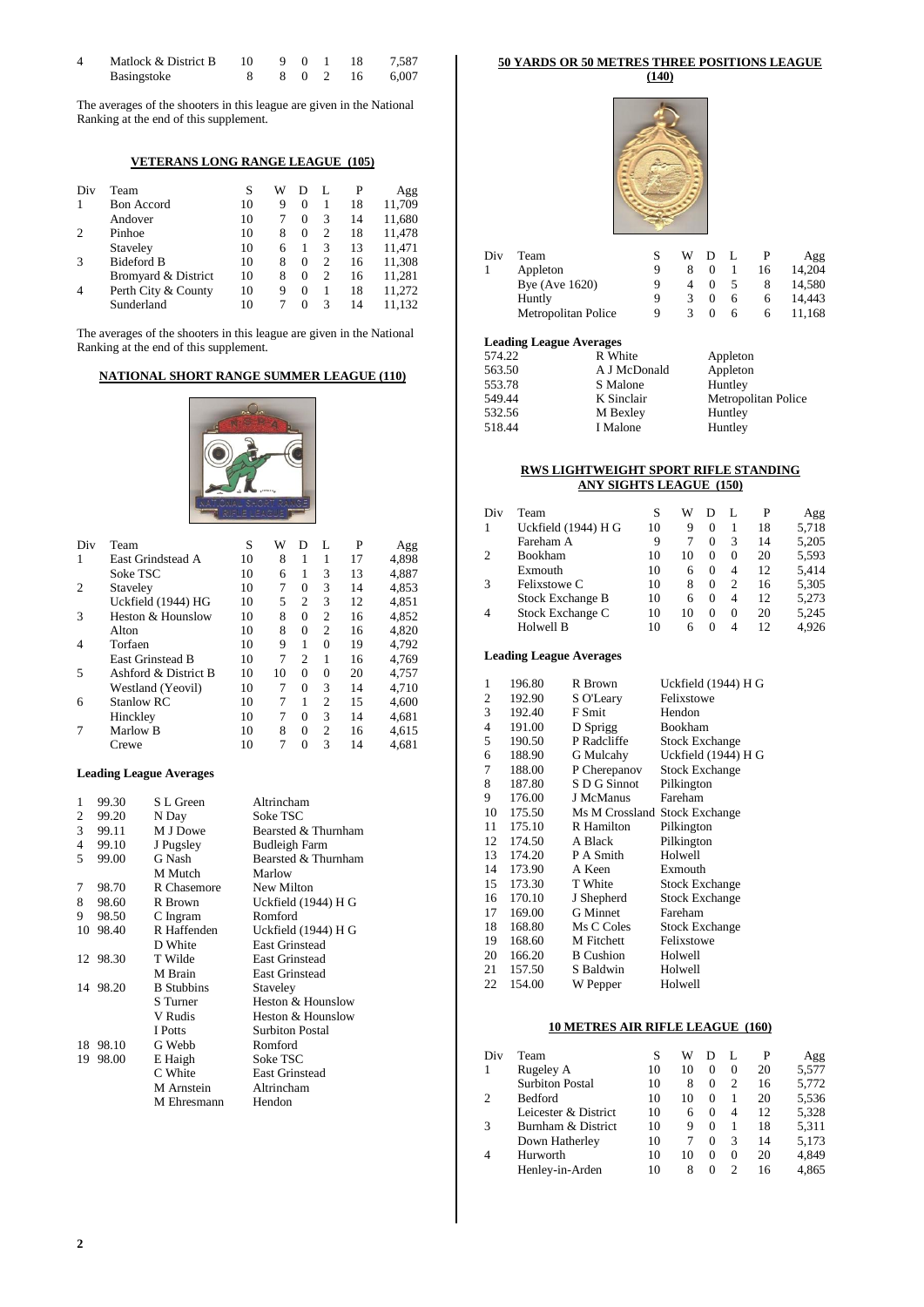| <b>Leading League Averages</b> |                                 |  |  |  |  |
|--------------------------------|---------------------------------|--|--|--|--|
| 197.30                         | Miss P Taylor, Rugeley          |  |  |  |  |
| 197.10                         | M Flowers, Surbiton Postal      |  |  |  |  |
| 194.20                         | Mrs P Thornton, Holwell         |  |  |  |  |
| 193.80                         | Ms S Lee, Holwell               |  |  |  |  |
| 192.78                         | Miss Z Perkin, Rugeley          |  |  |  |  |
| 191.80                         | F Potts, Surbiton Postal        |  |  |  |  |
| 191.69                         | Ms M Bamsey, Rugeley            |  |  |  |  |
| 190.90                         | N Brittan, Leicester & District |  |  |  |  |
| 190.30                         | C Walker, Fareham               |  |  |  |  |
| 188.90                         | K Marquez, Burnham & Dist       |  |  |  |  |
| 188.30                         | I Potts, Surbiton Postal        |  |  |  |  |
| 187.50                         | Miss K Webber, Down Hatherley   |  |  |  |  |
| 187.20                         | W L Foith, Bedford              |  |  |  |  |
| 186.20                         | M D Joyce, Forres               |  |  |  |  |
| 186.20                         | E Laurie, Bon Accord            |  |  |  |  |
| 185.33                         | K Kennedy, Bedford              |  |  |  |  |
| 185.20                         | R Hemingway, Rugeley            |  |  |  |  |
| 185.10                         | L C Page, Havant                |  |  |  |  |
| 184.80                         | S D'Cunha, Havant               |  |  |  |  |
| 183.70                         | S Tamblyn, Fareham              |  |  |  |  |
| 182.60                         | S Hodsell, Leicester & District |  |  |  |  |
| 181.80                         | N J Day, Bedford                |  |  |  |  |
| 181.50                         | Mrs M Beard, Felixstowe         |  |  |  |  |
| 180.80                         | K Mohan-Syal, Burnham & Dist    |  |  |  |  |
| 180.00                         | D Loftus, Fareham               |  |  |  |  |

### **CLUB PISTOL LEAGUE (170)**



| Div | Team                  |    | WDL |          |    | Agg   |
|-----|-----------------------|----|-----|----------|----|-------|
|     | Havant                | 10 |     | 10 0     | 20 | 5.328 |
|     | Victory Challenge Cup |    |     |          |    |       |
|     | Sutton Coldfield A    | 10 | 8.  | $\Omega$ | 16 | 5.202 |

## **Leading League Averages**

| 192.60 | A Syms, Havant                  |
|--------|---------------------------------|
| 185.60 | D Bentley, Leicester & District |
| 183.40 | J Broome. Sutton Coldfield      |
| 175.20 | S Martin, Leicester & District  |
| 173.50 | J Alexander, Havant             |
| 170.70 | Rob Street, Exmouth             |

### **10 METRES AIR PISTOL LEAGUE (180)**

| Div | Team                | S  | W  | Ð        | L              | P  | Agg   |
|-----|---------------------|----|----|----------|----------------|----|-------|
| 1   | Havant A            | 10 | 10 | $\Omega$ | 0              | 20 | 5,567 |
|     | Forres              | 10 | 7  | $\Omega$ | 3              | 14 | 5,366 |
| 2   | <b>Felixstowe A</b> | 10 | 8  | $\Omega$ | 2              | 16 | 5,279 |
|     | Ruislip A           | 10 | 6  | $\Omega$ | 3              | 14 | 5,282 |
| 3   | Altrincham          | 10 | 8  | $\Omega$ | $\overline{c}$ | 16 | 5,150 |
|     | Wakefield           | 10 | 5  | $\Omega$ | 5              | 10 | 5,153 |
| 4   | <b>Bon Accord</b>   | 10 | 8  |          | 1              | 17 | 5,136 |
|     | <b>East Bristol</b> | 10 | 7  | $\Omega$ | 3              | 14 | 5,113 |
| 5   | Kilgetty .177 TSC   | 10 | 10 | $\Omega$ | $\theta$       | 20 | 5,192 |
|     | Holwell             | 10 | 7  | $\Omega$ | 3              | 14 | 4,999 |
| 6   | Burnham & District  | 10 | 7  | $\Omega$ | 3              | 14 | 4.878 |
|     | Ruislip B           | 10 | 7  | $\Omega$ | 3              | 14 | 4,780 |
| 7   | Rugeley B           | 10 | 7  | $\Omega$ | 3              | 14 | 4,662 |
|     | Sutton Coldfield B  | 10 |    | $\theta$ | 3              | 14 | 4,536 |

#### **Leading League Averages**

| 189.00 | A Syms, Havant                |
|--------|-------------------------------|
| 188.40 | A Evans, Forres               |
| 186.50 | T Whyte-Venebles, Havant      |
| 185.80 | P Lillis, Romford             |
| 184.10 | N Harvey, Uckfield (1944) H G |
| 182.50 | J Purins, Felixstowe          |
| 181.20 | I Ubhi, Henley-in-Arden       |
| 181.20 | M Stevens, Havant             |
| 180.80 | S Dimitrova, Bon Accord       |
| 180.00 | E Budd, Havant                |

| 179.60 | S Petyt, Wakefield                |
|--------|-----------------------------------|
| 179.40 | M D Joyce, Forres                 |
| 179.20 | D Pennell, Crewe                  |
| 178.80 | P Medlin, Bedford                 |
| 178.80 | S Young, Felixstowe               |
| 178.30 | V Tripney, Henley-in-Arden        |
| 178.30 | J Alexander, Havant               |
| 178.30 | J Lake, Ruislip                   |
| 178.10 | M Emuss, Bedford                  |
| 177.80 | T Harris, Henley-in-Arden         |
| 177.70 | G Close, Hurworth                 |
| 177.63 | G Todd, Felixstowe                |
| 177.00 | L Van Vuuren, Darlington RA       |
| 176.50 | A Beale, Ruislip                  |
| 176.20 | P Jackson, Kilgetty .177 TSC      |
| 176.20 | D Hall, Crewe                     |
| 176.20 | J Osborne, Leicester & District   |
| 176.10 | S Martin, Leicester & District    |
| 175.78 | D Morgan, Hurworth                |
| 175.70 | N Booker, Penzance & Dist         |
| 175.30 | C Shepherd, Sutton Coldfield      |
| 174.30 | D Gilbert-Harris, Penzance & Dist |
| 174.20 | Miss I Sykes, Altrincham          |
| 174.10 | G Chambers, Altrincham            |
| 174.00 | W Muzzioli, Darlington RA         |

## **SHORT RANGE BENCHREST LEAGUE (190)**

| Div | Team                 |    |    | WDL      |          |    | Agg   |
|-----|----------------------|----|----|----------|----------|----|-------|
|     | Morley & District    | 10 | 9  | $\theta$ |          | 18 | 5.965 |
|     | Driffield A          | 10 |    | $\Omega$ |          | 18 | 5.946 |
|     | Driffield B          | 10 | 10 |          | $\Omega$ | 20 | 5.935 |
|     | Bearstead & Thurnham | 10 |    |          |          | 16 | 5.944 |

#### **Leading League Averages**

|    | Score       | Xs   |                 |                     |
|----|-------------|------|-----------------|---------------------|
| 1  | 199.60      | 7.80 | J Taylor        | Driffield B         |
| 2  | 199.40      | 7.60 | V Rudis         | Heston & Hounslow   |
| 3  | 199.20 5.70 |      | R Dalton        | Morley & Dist       |
| 4  | 199.10 5.80 |      | I Chapman       | Bearsted & Thurnham |
|    |             | 6.40 | R Fenton        | Driffield A         |
| 6  | 198.80      | 5.00 | T Eling         | Driffield A         |
|    |             | 4.70 | T Langridge     | Morley & Dist       |
| 8  | 198.50      | 5.30 | C Roscoe        | Morley & Dist       |
| 9  | 198.40      | 5.10 | M Woodhead      | Crookham            |
| 10 | 198.10 5.40 |      | <b>B</b> Dibben | Bearsted & Thurnham |
| 11 | 198.00      | 4.10 | C Carpenter     | Crookham            |
| 12 | 197.90      | 4.30 | P Edwards       | Hendon              |

## **50 METRES BENCHREST LEAGUE (191)**

| Div | Team          |    | w  | Ð |    | Agg   |
|-----|---------------|----|----|---|----|-------|
|     | Downshire A   | 10 | 10 |   | 18 | 5.980 |
|     | Downshire B   | 10 |    |   | 14 | 5.961 |
|     | Hendon RC     | 10 |    |   | 18 | 5.910 |
|     | Aldershot RPC | 10 |    |   | 16 | 5.856 |

#### **Leading Averages Average Xs**

| 1  | 199.80 | 8.8 | M Hassard  | Downshire A      |
|----|--------|-----|------------|------------------|
| 2  | 199.10 | 6.0 | J Matthews | Downshire A      |
| 3  | 199.10 | 4.7 | F Tumelty  | Downshire A      |
| 4  | 199.00 | 4.5 | J Cooke    | Downshire B      |
| 5  | 198.70 | 3.5 | D Gilbody  | Downshire B      |
| 6  | 198.50 | 4.8 | R Newton   | Leicester & Dist |
| 7  | 198.40 | 4.0 | D Barclay  | Downshire B      |
| 8  | 198.40 | 3.8 | J F Smith  | Aldershot        |
| 9  | 198.40 | 3.1 | D Liggett  | Downshire C      |
| 10 | 198.30 | 3.8 | A Campbell | City of Oxford   |
| 11 | 198.30 | 3.1 | J D Fudge  | Leicester & Dist |
| 12 | 198.20 | 3.7 | T McMillan | Downshire C      |
|    |        |     |            |                  |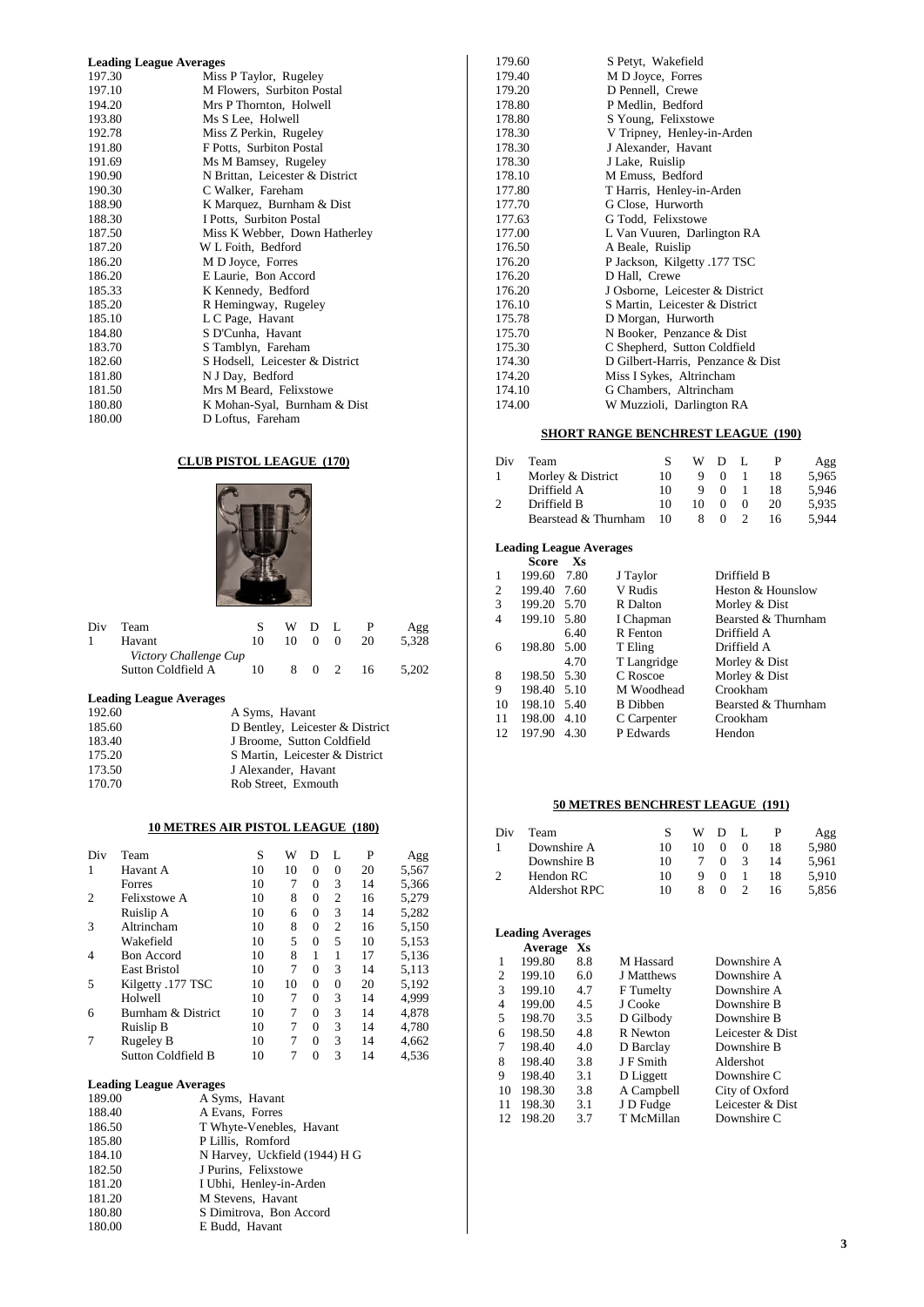## **100 YARDS BENCHREST LEAGUE (193)**

| Div<br>1 | Team   | Downshire A<br>Downshire C     | S<br>10<br>10 | W<br>9<br>9 | Ð<br>$\Omega$<br>$\Omega$ |             | P<br>18<br>18 | Agg<br>5.947<br>5.910 |
|----------|--------|--------------------------------|---------------|-------------|---------------------------|-------------|---------------|-----------------------|
|          |        | <b>Leading League Averages</b> |               |             |                           |             |               |                       |
|          | 199.50 | 8.0                            | M Hassard     |             |                           | Downshire A |               |                       |
| 2        | 198.80 | 6.0                            | T McMillan    |             | Downshire C               |             |               |                       |
| 3        | 197.70 | 6.2                            | J Matthews    |             | Downshire A               |             |               |                       |
| 4        | 197.50 | 4.7                            | F Tumelty     |             | Downshire A               |             |               |                       |
| 5        | 196.40 | 4.5                            | J Cooke       |             | Downshire B               |             |               |                       |
| 6        | 196.20 | 4.2.                           | S Love        |             |                           | Downshire C |               |                       |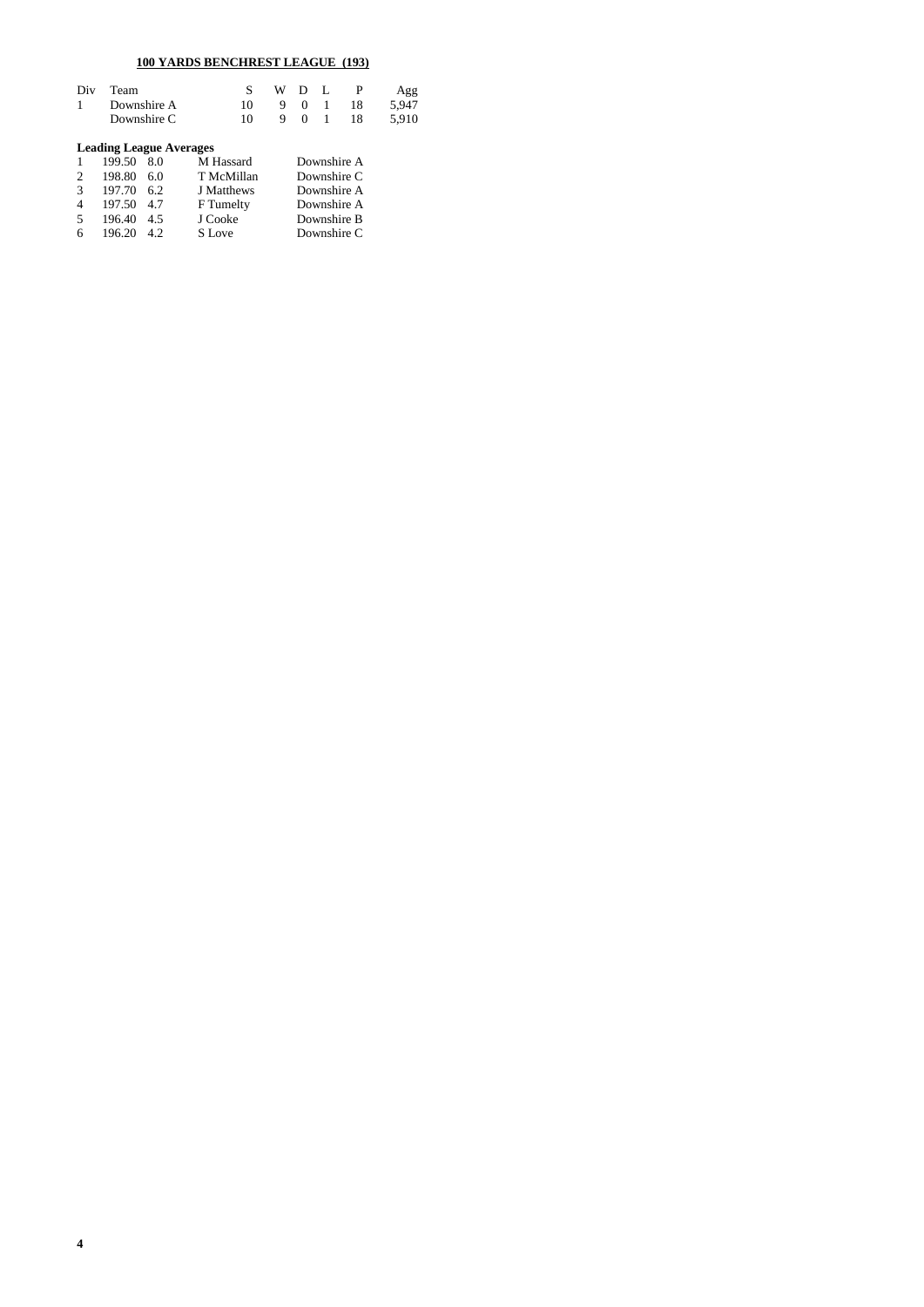## **Individual Leagues**

## **INDIVIDUAL VETERANS 50 METRE LEAGUE (305)**

| Div            | Individual  | S  | W  | D        | L              | P  | Agg   |
|----------------|-------------|----|----|----------|----------------|----|-------|
| 1              | W F Brown   | 10 | 9  | 1        | $\Omega$       | 19 | 3,930 |
|                | W P Baird   | 10 | 4  | 2        | 4              | 10 | 3,900 |
| $\overline{c}$ | I Shanks    | 10 | 10 | $\Omega$ | $\Omega$       | 20 | 3,942 |
|                | J Emmerson  | 10 | 7  | $\Omega$ | 3              | 14 | 3,921 |
| 3              | D Swain     | 10 | 10 | $\Omega$ | $\Omega$       | 20 | 3,906 |
|                | H Ranscombe | 10 | 7  | $\Omega$ | 3              | 14 | 3,810 |
| 4              | P Kermode   | 10 | 8  | $\Omega$ | $\overline{c}$ | 16 | 3,803 |
|                | N Macdonald | 10 | 7  | $\Omega$ | 3              | 14 | 3,802 |
| 5              | A B Noakes  | 10 | 8  | $\Omega$ | 2              | 16 | 3,838 |
|                | E Thorn     | 10 | 6  | $\Omega$ | 4              | 12 | 3,772 |
| 6              | J Millar    | 10 | 8  |          |                | 17 | 3,768 |
|                | P Gladwin   | 10 | 6  |          | 3              | 13 | 3,802 |
|                |             |    |    |          |                |    |       |

The averages of the shooters in this league are given in the National Rankings at the end of this supplement.

### **SHORT RANGE BENCHREST LEAGUE (306)**

| Div            | Individual                     | Club                        | S  | W              | D              | L                 | P  | AGG  |
|----------------|--------------------------------|-----------------------------|----|----------------|----------------|-------------------|----|------|
| 1              | T Eling                        | Driffield                   | 10 | 7              | $\Omega$       | 3                 | 14 | 1993 |
|                |                                | T Langridge Morley & Dist10 |    | 6              | 1              | 3                 | 13 | 1993 |
| 2              | I Chapman                      | Bearstead                   | 10 | 9              | 0              | 1                 | 18 | 1993 |
|                | J Taylor                       | Driffield                   | 10 | 8              | $\theta$       | 2                 | 16 | 1995 |
| 3              | <b>B</b> Dibben                | Bearstead                   | 10 | 10             | $\theta$       | $\Omega$          | 20 | 1986 |
|                | G Hodgson Driffield            |                             | 10 | 8              | $\Omega$       | $\overline{c}$    | 16 | 1976 |
|                | <b>Leading League Averages</b> |                             |    |                |                |                   |    |      |
|                | 116.30                         | P Shepherd                  |    |                |                | <b>Bon Accord</b> |    |      |
| 2              | 112.76                         | L V Woodyer                 |    |                | Morley & Dist. |                   |    |      |
| 3              | 108.59                         | A Lount                     |    |                | Driffield      |                   |    |      |
| $\overline{4}$ | 108.00                         | T Langridge                 |    | Morley & Dist. |                |                   |    |      |
| 5              | 107.47                         | R Dalton                    |    |                |                | Morley & Dist.    |    |      |
| 5              | 107.47                         | R Dibban                    |    |                | Regreteed      |                   |    |      |

| $\overline{4}$ | 108.00 | T Langridge     | Morley & Dist.       |
|----------------|--------|-----------------|----------------------|
| 5              | 107.47 | R Dalton        | Morley & Dist.       |
| .5             | 107.47 | <b>B</b> Dibben | <b>Bearstead</b>     |
| 7              | 106.63 | P Thornton      | Driffield            |
| 8              | 105.44 | R Fenton        | Driffield            |
| 9              | 105.28 | I Chapman       | Bearstead            |
| 10             | 103.90 | J Taylor        | Driffield            |
| 11             | 103.79 | G Hodgson       | Driffield            |
| 12             | 103.54 | J Devine        | <b>Budleigh Farm</b> |
| 13             | 103.18 | D Ritchie       | <b>Bearstead</b>     |
| 14             | 103.15 | T Eling         | Driffield            |
| 15             | 102.75 | P Hargreaves    | Keighley             |
| 16             | 102.72 | A Drysdale      | <b>Bon Accord</b>    |
|                |        |                 |                      |

#### **INDIVIDUAL SHORT RANGE LEAGUE (310)**

| Div | Individual                     | S  | W | D                | L                       | P  | AGG |
|-----|--------------------------------|----|---|------------------|-------------------------|----|-----|
| 1   | M Mutch (Marlow)               | 10 | 5 | 4                | $\mathbf{1}$            | 14 | 990 |
|     | M Dowe (Bearsted & T.          | 10 | 5 | 3                | $\overline{\mathbf{c}}$ | 13 | 981 |
| 2   | S Turner (Heston & Ho.         | 10 | 6 | $\overline{c}$   | $\overline{c}$          | 14 | 988 |
|     | L Thomson (Banff/Hunt)         | 10 | 6 | $\overline{c}$   | $\mathfrak{2}$          | 14 | 991 |
| 3   | C White (Marlow)               | 10 | 7 | $\mathbf{1}$     | $\overline{c}$          | 15 | 977 |
|     | <b>B</b> L George (Gally Hill) | 10 | 6 | $\theta$         | $\overline{4}$          | 12 | 973 |
| 4   | P C Richard (Wick)             | 10 | 9 | 1                | $\overline{0}$          | 19 | 994 |
|     | M D Joyce (Forres)             | 10 | 5 | 3                | $\overline{\mathbf{c}}$ | 13 | 980 |
| 5   | I King (Henley TH RC)          | 10 | 6 | $\overline{c}$   | $\overline{c}$          | 14 | 979 |
|     | S Farrant (Uckfield HG)        | 10 | 5 | 3                | $\overline{c}$          | 13 | 971 |
| 6   | J Jackson (Wilmslow)           | 10 | 8 | 1                | $\mathbf{1}$            | 17 | 978 |
|     | K Walmsley (Basildon)          | 10 | 6 | $\mathbf{1}$     | 3                       | 13 | 966 |
| 7   | C Potter (Torfaen)             | 10 | 6 | $\mathbf{1}$     | 3                       | 13 | 964 |
|     | A Rankin-Maclean (SOS)10       |    | 5 | 1                | 4                       | 11 | 968 |
| 8   | I Burton (Hawick)              | 8  | 6 | 1                | 3                       | 13 | 772 |
|     | R Rallings(Little Chal)        | 10 | 5 | $\overline{2}$   | 3                       | 12 | 957 |
| 9   | J Spencer (Marlow)             | 10 | 7 | 1                | $\overline{c}$          | 15 | 968 |
|     | T Dove (Bearsted & T.)         | 10 | 5 | 3                | $\overline{c}$          | 13 | 955 |
| 10  | E Rudyte (Heston & Ho.)        | 8  | 6 | $\mathbf{1}$     | 3                       | 13 | 783 |
|     | E Roy (Bon Accord)             | 10 | 6 | 1                | 3                       | 13 | 965 |
| 11  | A Greenlees(Sunderland) 10     |    | 6 | $\mathfrak{2}$   | $\overline{c}$          | 14 | 904 |
|     | A Billings(Uckfield HG)        | 10 | 7 | $\boldsymbol{0}$ | 3                       | 14 | 937 |
| 12  | L Barr (Bedford)               | 10 | 7 | 1                | $\mathbf{c}$            | 15 | 907 |
|     | R Stringer (Romford)           | 10 | 6 | $\overline{2}$   | $\overline{c}$          | 14 | 936 |
| 13  | B Rampe (Felton. Sc)           | 10 | 8 | $\overline{0}$   | $\overline{c}$          | 16 | 902 |
|     | W Hennessy (Felton. Sc)        | 10 | 7 | 1                | $\overline{c}$          | 15 | 931 |
| 14  | P Hickie (Romford)             | 10 | 8 | $\mathbf{1}$     | $\mathbf{1}$            | 17 | 936 |
|     | K Milne (Bon Accord)           | 10 | 7 | 1                | $\overline{c}$          | 15 | 857 |

### **Leading League Averages**

| 1        | 99.40          | P C Richard                            | Wick                    |
|----------|----------------|----------------------------------------|-------------------------|
| 2        | 99.10          | L Thomson                              | Banff/Hunt              |
| 3        | 99.00          | M Mutch<br>J P Martin                  | Marlow                  |
| 5        | 98.90          | R G Keenan                             | Marlow<br>Flight Ref.   |
| 6        | 98.80          | S Turner                               | Heston & Ho.            |
| 7        | 98.60          | R Brown                                | Uckfield HG             |
| 8        | 98.50          | D J W Butcher                          | Woolpit                 |
|          |                | C Ingram                               | Romford                 |
| 10       | 98.40          | R Haffenden                            | Uckfield HG             |
| 11       | 98.10          | G Webb                                 | Romford                 |
|          |                | M Dowe                                 | Bearsted & T.           |
| 13       | 98.00          | M D Joyce                              | Forres                  |
| 14       | 97.90          | IL King                                | Henley TH RC            |
| 15<br>16 | 97.90<br>97.88 | <b>G</b> Moffatt<br>E Rudyte           | Windsor<br>Heston & Ho. |
| 17       | 97.80          | J Jackson                              | Wilmslow                |
| 18       | 97.70          | A Poole                                | Wilmslow                |
|          |                | C White                                | Marlow                  |
| 20       | 97.60          | G Mulcahy                              | Uckfield HG             |
| 21       | 97.40          | G S Weekes                             | Ruislip                 |
| 22       | 97.30          | <b>B</b> L George                      | Gally Hill              |
|          |                | M G Rennie                             | Marlow                  |
| 24       | 97.30          | D Hartley                              | Alton                   |
| 25       | 97.29          | S Bold                                 | Worplesdon              |
| 26<br>27 | 97.20<br>97.10 | A Williamson<br>A R Anderson           | Marlow<br>Hawick        |
| 28       | 97.10          | S Farrant                              | Uckfield HG             |
| 29       | 97.00          | <b>B</b> Jones                         | Torfaen                 |
| 30       | 96.80          | J Howard                               | E. Grinstead            |
|          |                | A Henson                               | Wilmslow                |
| 32       | 96.80          | J Spencer                              | Marlow                  |
| 33       | 96.80          | A Rankin-Maclean SOS                   |                         |
| 34       | 96.60          | M D Lemon                              | Budleigh S.             |
|          |                | K Walmsley                             | Basildon                |
| 36       | 96.60          | A M Bowden                             | Shelford                |
| 37       | 96.50          | E Roy                                  | <b>Bon Accord</b>       |
|          |                | I Burton<br>C Potter                   | Hawick<br>Torfaen       |
| 39       | 96.40          | Mrs J Nicholl                          | Marlow                  |
| 41       | 96.20          | M Jamie                                | Torfaen                 |
| 42       | 96.17          | N Pike                                 | Leatherhead             |
| 43       | 96.00          | R Hilborne                             | Torfaen                 |
|          |                | M Wright                               | Marlow                  |
| 45       | 95.90          | I Knox                                 | Bearsted & T.           |
| 46       | 95.89          | R Atkinson                             | <b>SERC</b>             |
| 47       | 95.80          | A Ainge                                | Torfaen                 |
| 48<br>49 | 95.80<br>95.70 | J Henderson<br>R J Rallings            | Havant<br>Little Chal   |
|          |                | R Chapman                              | Hawick                  |
| 51       | 95.50          | P Tooley                               | Basildon                |
|          |                | T Dove                                 | Bearsted & T.           |
|          |                | N Winning                              | Marlow                  |
| 54       | 95.40          | P Bugler                               | Wilmslow                |
| 55       | 95.20          | Mrs C J Parsons                        | <b>East Barnet</b>      |
| 56       | 95.00          | Mrs S Walmsley                         | Basildon                |
| 57       | 94.60          | D Tiller                               | Heston & Ho.            |
| 58       | 94.56          | D Moores                               | Marlow                  |
| 59       | 94.30          | N L Morewood                           | Cumberland              |
| 60<br>61 | 94.00<br>93.90 | S F Catlin<br>D Love                   | Launceston<br>Colbury   |
| 62       | 93.70          | A Billings                             | Uckfield HG             |
| 63       | 93.60          | P Hickie                               | Romford                 |
|          |                | R Stringer                             | Romford                 |
| 65       | 93.10          | W Hennessy                             | Felton. Sc              |
| 66       | 93.00          | D M Tree                               | Bedford                 |
| 67       | 92.56          | J Wilson                               | Colchester              |
| 68       | 92.10          | S Gurner                               | Torfaen                 |
| 69       | 92.00          | N Munson                               | Colchester              |
| 70       | 90.80          | C Jones                                | Heston & Ho.            |
| 71       | 90.70          | L Barr                                 | Bedford                 |
| 72<br>73 | 90.56<br>90.50 | Miss G Townsend<br><b>B</b> Liversidge | Felton. Sc<br>Marlow    |
| 74       | 90.40          | A Greenlees                            | Sunderland              |
| 75       | 90.20          | <b>B</b> Rampe                         | Felton. Sc              |
| 76       | 89.50          | P M Bailey                             | W & Teston              |
| 77       | 87.60          | Miss E White                           | Aldershot               |
| 78       | 86.56          | A Patel                                | Felton Sc.              |
| 79       | 85.70          | K Milne                                | <b>Bon Accord</b>       |
| 80       | 78.40          | D Rotherham                            | Marlow                  |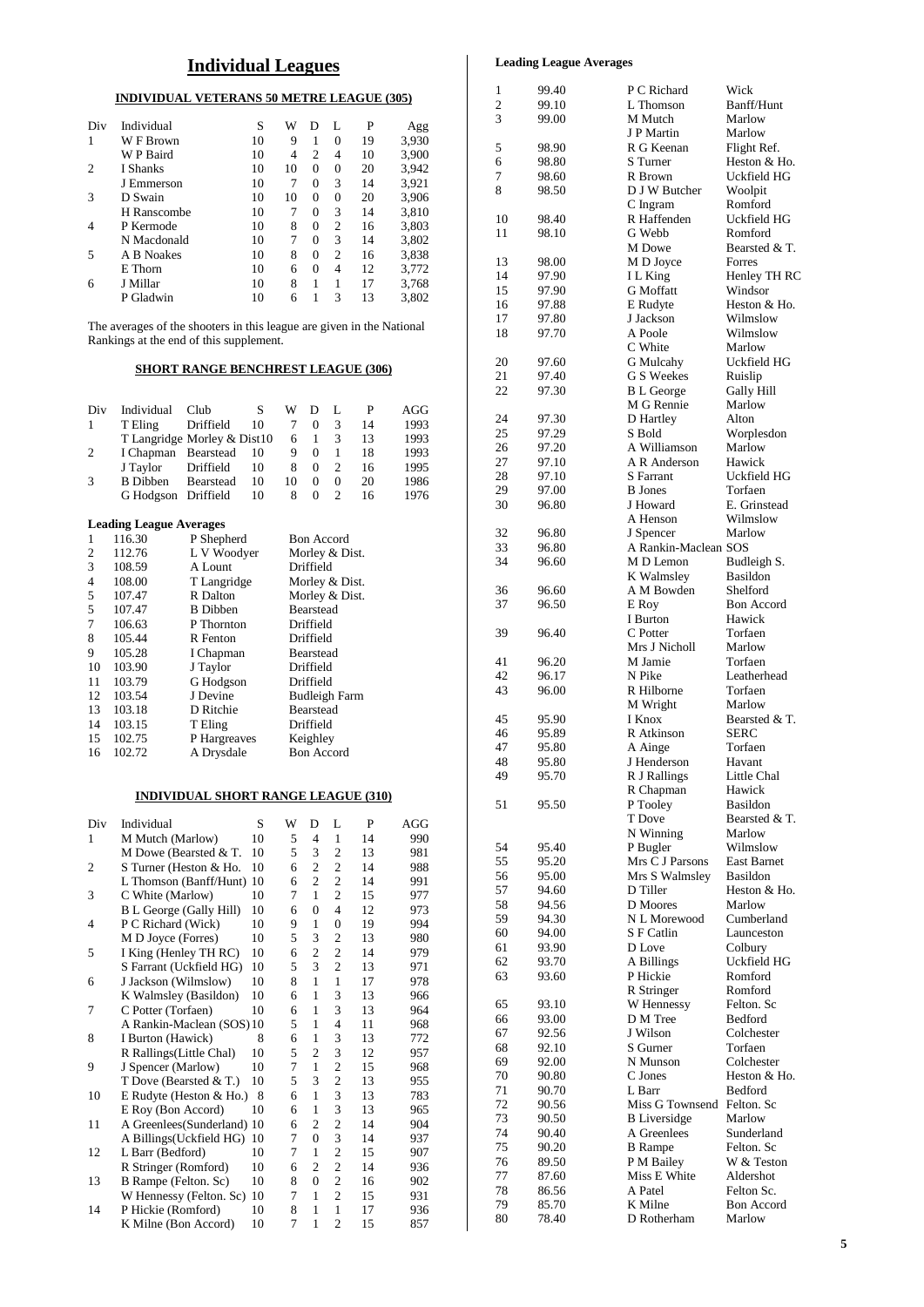### **INDIVIDUAL LSR LEAGUE (353)**

| Div            | Individual  |    | W |        | L |    | Agg   |
|----------------|-------------|----|---|--------|---|----|-------|
| 1              | S Chambers  | 10 | 9 |        |   | 18 | 1,966 |
|                | C Abbs      | 10 | 8 |        |   | 17 | 1.942 |
| $\overline{c}$ | N Jones     | 9  | 8 |        |   |    | 1,671 |
|                | D B Gilbert | 10 | 6 | $_{0}$ | 4 | 12 | 1,854 |
| 3              | P Cox       | 9  | 8 | 0      |   | 16 | 1,638 |
|                | T Young     | 8  |   |        |   | 15 | 1.431 |

The averages of the shooters in this league are given in the National Rankings at the end of this supplement.

### **INDIVIDUAL 10 METRES AIRGUN LEAGUE (365)**

| Div | Individual                     | S                         | W  | D              | L              | P  | Agg   |  |
|-----|--------------------------------|---------------------------|----|----------------|----------------|----|-------|--|
| 1   | I S Aitken                     | 10                        | 9  | 1              | $\Omega$       | 19 | 1,968 |  |
|     | R P Mwandumba                  | 10                        | 8  | 1              | 1              | 17 | 1,962 |  |
| 2   | K A Marquez                    | 10                        | 10 | 0              | 0              | 20 | 1,911 |  |
|     | J Lee                          | 10                        | 6  | 0              | 4              | 12 | 1,866 |  |
| 3   | E Budd                         | 10                        | 7  | $\theta$       | 3              | 14 | 1,733 |  |
|     | D Pepper                       | 10                        | 6  | 0              | 4              | 12 | 1,709 |  |
| 4   | N J Powell                     | 10                        | 8  | $\theta$       | $\overline{c}$ | 16 | 1,709 |  |
|     | R Hackett                      | 9                         | 8  | $\theta$       | $\overline{c}$ | 16 | 1,552 |  |
| 5   | K Mohan-Syal                   | 10                        | 9  | $\theta$       | 1              | 18 | 1,776 |  |
|     | A C Bowman                     | 10                        | 7  | 0              | 3              | 14 | 1,682 |  |
| 6   | P J Meadows                    | 10                        | 8  | $\overline{0}$ | 2              | 16 | 1,599 |  |
|     | M Dellaway                     | 10                        | 7  | 0              | 3              | 14 | 1,600 |  |
| 7   | C J Hind                       | 10                        | 10 | 0              | $\mathbf{0}$   | 20 | 1,761 |  |
|     | R C Bowes                      | 10                        | 7  | $\theta$       | 3              | 14 | 1,591 |  |
|     | <b>Leading League Averages</b> |                           |    |                |                |    |       |  |
| 1   | 196.80                         | I S Aitken (OWSSC)        |    |                |                |    |       |  |
| 2   | 196.20                         | Miss R P Mwandumba(Wigan) |    |                |                |    |       |  |
| 3   | 191.10                         | Ms K A Marquez (Burnham)  |    |                |                |    |       |  |

| 4  | 191.00 | A Syms, (Havant)          |
|----|--------|---------------------------|
| 5  | 188.30 | S Finnie (L&D AGC) (P)    |
| 6  | 187.80 | M D Joyce (Forres)        |
| 7  | 187.10 | T Whyte-Venables (Havant) |
| 8  | 186.60 | J Lee (Wakefield)         |
| 9  | 185.70 | D Loftus (Havant) $(R)$   |
| 10 | 185.13 | S Finnie (L&D AGC) (R)    |
|    |        |                           |

### **SHORT RANGE BENCHREST LEAGUE (306)**

| $Cl$ ub                   | S                                                                                                   |                              |                             |                                |                  | AGG                              |
|---------------------------|-----------------------------------------------------------------------------------------------------|------------------------------|-----------------------------|--------------------------------|------------------|----------------------------------|
|                           | 10                                                                                                  |                              |                             |                                |                  | 1993                             |
|                           |                                                                                                     |                              |                             |                                |                  | 1993                             |
|                           | 10                                                                                                  |                              |                             |                                |                  | 1993                             |
|                           | 10                                                                                                  |                              |                             |                                |                  | 1995                             |
|                           | 10                                                                                                  |                              |                             |                                |                  | 1986                             |
|                           | 10                                                                                                  |                              |                             |                                |                  | 1976                             |
| Div Individual<br>T Eling | Driffield<br>I Chapman Bearstead<br>J Taylor Driffield<br>B Dibben Bearstead<br>G Hodgson Driffield | T Langridge Morley & Dist 10 | w<br>6<br>9<br>8<br>10<br>8 | 0<br>$^{(1)}$<br>$^{(1)}$<br>0 | L<br>3<br>3<br>0 | 14<br>13<br>18<br>16<br>20<br>16 |

#### **Leading League Averages**

|    | 116.30 | P Shepherd      | <b>Bon Accord</b>    |
|----|--------|-----------------|----------------------|
| 2  | 112.76 | L V Woodyer     | Morley & Dist.       |
| 3  | 108.59 | A Lount         | Driffield            |
| 4  | 108.00 | T Langridge     | Morley & Dist.       |
| 5  | 107.47 | R Dalton        | Morley & Dist.       |
|    |        | <b>B</b> Dibben | <b>Bearstead</b>     |
| 6  | 106.63 | P Thornton      | Driffield            |
| 7  | 105.44 | R Fenton        | Driffield            |
| 8  | 105.28 | I Chapman       | <b>Bearstead</b>     |
| 9  | 103.90 | J Taylor        | Driffield            |
| 10 | 103.79 | G Hodgson       | Driffield            |
| 11 | 103.54 | J Devine        | <b>Budleigh Farm</b> |
| 12 | 103.18 | D Ritchie       | Bearstead            |
| 13 | 103.15 | T Eling         | Driffield            |
| 14 | 102.75 | P Hargreaves    | Keighley             |
| 15 | 102.72 | A Drysdale      | <b>Bon Accord</b>    |
|    |        |                 |                      |

### **INDIVIDUAL 50 METRE BENCHREST LEAGUE (397)**

| Div Individual           |    | W | Ð        | L |    | AGG  |
|--------------------------|----|---|----------|---|----|------|
| K Stockham (Portishead)  | 10 | 9 |          |   | 18 | 1979 |
| J McCune (Downshire)     | 10 | 8 |          |   | 16 | 1975 |
| 2 M Chapman (Bishops St) | 10 | 9 |          |   | 18 | 1982 |
| J Gray (Comber)          | 9  | 8 | $\theta$ |   | 16 | 1774 |
| N L Lewis (KDRC)         | 10 | 9 |          |   | 18 | 1964 |
| T Young (Downshire)      | 10 | Q |          |   | 18 | 1974 |

The averages of the shooters in this league are given in the National Rankings at the end of this supplement.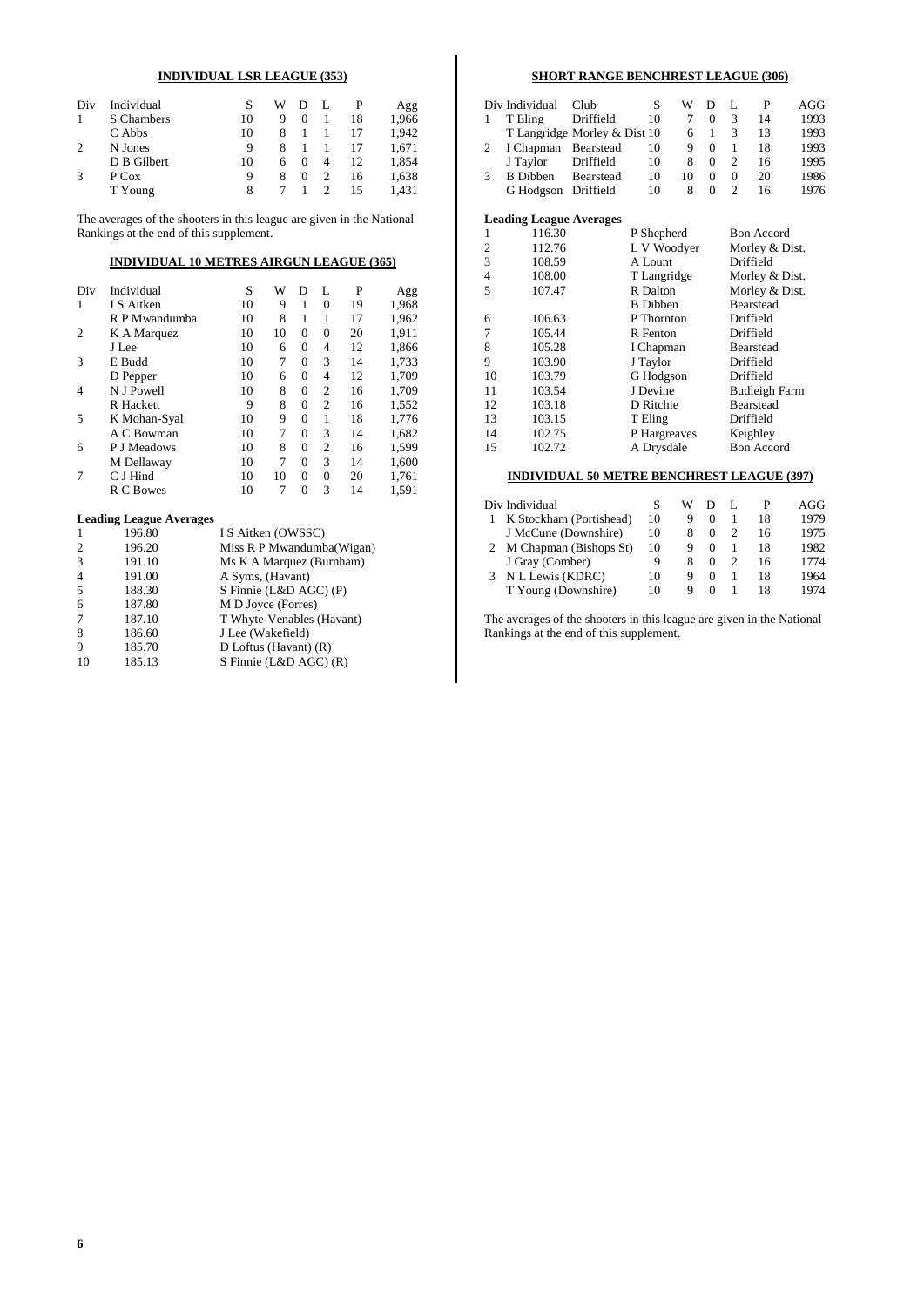## **Individual Competitions**

## **100 YARDS ANY SIGHTS (302)**

| Section A        |                                      |
|------------------|--------------------------------------|
| 1183             | K B Bowley, Hendon RC                |
| 1182             | <b>B Hollingsworth, Thurnscoe RC</b> |
| 1179             | J Latimer, Bon Accord                |
|                  | S C Webb, Bedford RC                 |
|                  | J Smith, Aldershot                   |
| 1178             | R M Fowke, Headley Park              |
|                  |                                      |
|                  | I Shanks, Bon Accord                 |
| 1171             | I Cooper, Headley Park               |
|                  | P Edwards, Hendon                    |
| 1169             | J V Smith, Sunderland                |
| 1167             | M Lee, Staveley                      |
| 1162             | L Black, Headley Park                |
|                  | P N Peters, Appleton                 |
|                  | Mrs L C Welsh, East Bristol          |
| 1161             |                                      |
| 1156             | B Bresnihan, Bury St Edmunds         |
| 590              | G Webb, Romford RPC                  |
| 585              | <b>B Roberts, Hollybush RC</b>       |
|                  |                                      |
| <b>Section B</b> |                                      |
| 1186             | M Shaw, Bedford RC                   |
| 1171             | C E T Allan, Bon Accord              |
| 1165             | DR J R Brown, Watsonians RC          |
| 1163             | S Pearson, Wimbledon Park            |
|                  |                                      |
| 1159             | M B Taylor, Pinhoe TSC               |
|                  | P Guilloud, Worplesdon TSC           |
| 1154             | P B Noakes, Pinhoe TSC               |
| 1151             | D Swain, Bedford RC                  |
|                  | G Huder, Wheathampstead              |
| 1150             | D Cobb, Wimbledon Park               |
| 1148             | S A Murray, Felton & District        |
|                  |                                      |
| 1147             | J Grove, Bromyard RC                 |
| 1146             | R Large, Colchester RC               |
| 1145             | H C Webber, Bromyard RC              |
| 1144             | P C Richard, Wick Old Stagers        |
|                  |                                      |
| 1142             | C Cain, North Walsham                |
| 1137             | E Guilloud, Worplesdon TSC           |
| 1136             | Mrs Y Edwards, Hendon RC             |
| 1130             | R Mead, Hollybush                    |
| 1124             | R J Bassey, Watford & District       |
| 576              | M Browne, North Walsham              |
|                  |                                      |
| 574              | R Warren                             |
| 573              | R C Carter, Bedford RC               |
|                  |                                      |
| Class C          |                                      |
| 1158             | Ms G Piggot, Wimbledon Park          |
| 1152             | C Ranscombe, Chippenham              |
| 1144             | M Greenslade, Romford RPC            |
|                  | A M Blatchly, EMMR                   |
| 1139             | W Dugan, Headley Park                |
|                  | H Randcombe, Chippenham              |
| 1132             | M Kettle, East Grinstead TSC         |
|                  |                                      |
| 1130             | A Debnam, Hollybush RC               |
| 1128             | S F Catling, Launceston RPC          |
| 1125             | G Kirtley, Chippenham                |
| 1122             | D Love, Colbury                      |
| 1120             | D Smith, Sunderland                  |
|                  | J Appleton, Romford RPC              |
|                  | K Bates, Bromyard RC                 |
| 1115             | M Laurence, Chippenham               |
| 1101             | A Wakefield, Bon Accord              |
|                  |                                      |
| 1098             | T M Briggs, Holwell RC               |
| 1196             | A Greenlees, Sunderland RC           |
| 1087             | P Hickie, Romford RC                 |
| 1061             | A Atkinson, Hollybush RC             |
| 1032             | R White, Budleigh Farm               |
| 568              | M Mercer, Addiscombe RC              |
| 537              | G Stevenson, East Grinstead          |
| 509              | L Nicholson, Hendon RC               |
|                  |                                      |

#### **INDIVIDUAL 50 METERS ANY SIGHTS (304)**

### **Section A**

| I Shanks<br>1190<br>Bon Accord<br>D J W Butcher<br>1183<br>Woolpit      |  |
|-------------------------------------------------------------------------|--|
|                                                                         |  |
|                                                                         |  |
| K D Bowley<br>Hendon<br>1182                                            |  |
| 1181<br>R M Fowke<br><b>Headley Park</b>                                |  |
| N J Day<br>1179<br>Bedford                                              |  |
|                                                                         |  |
| R J Dowling<br>MJMRC<br>1178                                            |  |
| (Fittleworth)                                                           |  |
| 1178<br>N Clark<br>Chippenham                                           |  |
| Mrs W L Foith<br>Bedford<br>1178                                        |  |
|                                                                         |  |
| 1171<br>Dr J R Brown<br>Watsonians                                      |  |
| 1171<br>Wimbledon Park<br>S Pearson                                     |  |
| <b>G</b> Moffatt<br>1169<br>Windsor                                     |  |
| A Travis<br>Bideford<br>1169                                            |  |
|                                                                         |  |
| W P Baird<br>1165<br>Havant                                             |  |
| D Swain<br>1163<br>Bedford                                              |  |
| N Stofberg<br>1159<br><b>Bon Accord</b>                                 |  |
| P C Richard<br>1156<br>Wick Old                                         |  |
|                                                                         |  |
| Stagers                                                                 |  |
| V Walls<br>1155<br>Bon Accord                                           |  |
| <b>Headley Park</b><br>1151<br>I Cooper                                 |  |
| P N Peters<br>593<br>Appleton                                           |  |
|                                                                         |  |
| Romford<br>G Webb<br>590                                                |  |
| R C Carter<br>Bedford<br>586                                            |  |
| 575<br>C Wiltshire<br>Romford                                           |  |
|                                                                         |  |
|                                                                         |  |
| <b>Section B</b>                                                        |  |
| 1167<br>D S Hargreaves<br>Seeco                                         |  |
| I Pettett<br>Worplesdon<br>1167                                         |  |
| A B Nokes<br>1163                                                       |  |
| Abergavenny                                                             |  |
| Y Hoile<br>Bideford<br>1157                                             |  |
| M Greenslade<br>1157<br>Romford                                         |  |
| 1155<br>Ms G Piggot<br>Wimbledon                                        |  |
| Park                                                                    |  |
|                                                                         |  |
| 1152<br>K L T Hayles<br>Havant                                          |  |
|                                                                         |  |
| 1152<br>P J Thomson<br>Bideford                                         |  |
|                                                                         |  |
| 1151<br>N G Macdonald<br>Bearsden                                       |  |
| 1150<br>D Cobb<br>Wimbledon                                             |  |
| Park                                                                    |  |
| 1146<br>Mrs Y Edwards<br>Hendon                                         |  |
|                                                                         |  |
| A M Blatchly<br>1143<br>EMRR                                            |  |
| A Wakefield<br>1142<br><b>Bon Accord</b>                                |  |
| E Munro<br><b>Bon Accord</b><br>1140                                    |  |
| <b>East Grinstead</b><br>1140                                           |  |
| J Howard                                                                |  |
| 1128<br>J Jennings<br>Bedford                                           |  |
| Mrs M Thomson Bideford<br>1128                                          |  |
| Watford & Dist<br>1126<br>R J Bassey                                    |  |
| 1123<br>A Bush<br>Shelford                                              |  |
|                                                                         |  |
| 1123<br>K Bates<br>Bromyard &                                           |  |
| Dist                                                                    |  |
| W Dugan<br><b>Headley Park</b><br>1118                                  |  |
| G Kirtley<br>1114                                                       |  |
| Chippenham                                                              |  |
| 1102<br><b>B</b> Timms<br>Wimbledon                                     |  |
| Park                                                                    |  |
| 575<br>Miss R P Mwandumba                                               |  |
|                                                                         |  |
| Wigan                                                                   |  |
| 570<br>M Mercer<br>Addiscombe                                           |  |
| 559<br>D W Robson<br>Sunderland                                         |  |
| 559<br>R Warren<br>St Nicholas                                          |  |
|                                                                         |  |
|                                                                         |  |
| Section C                                                               |  |
| 1160<br>K Murkin<br>Bideford                                            |  |
| 1143<br>D Roberts<br>Bedford                                            |  |
| 1139<br>M D Lemon<br>Budleigh                                           |  |
|                                                                         |  |
| Salterton                                                               |  |
| S F Catling<br>1129<br>Launceston                                       |  |
| N L Morewood<br>1126<br>Cumberland                                      |  |
| News                                                                    |  |
| Romford                                                                 |  |
| 1125<br>R Stringer                                                      |  |
| 1116<br>P Hickie<br>Romford                                             |  |
| 1115<br>Bideford<br>L Prior-Jolley<br>1111<br>A Greenlees<br>Sunderland |  |

#### M Lawrence Chippenham 1104 D Love Colbury G A Smith Sunderland A Boyles Chipperfield K Milne Bon Accord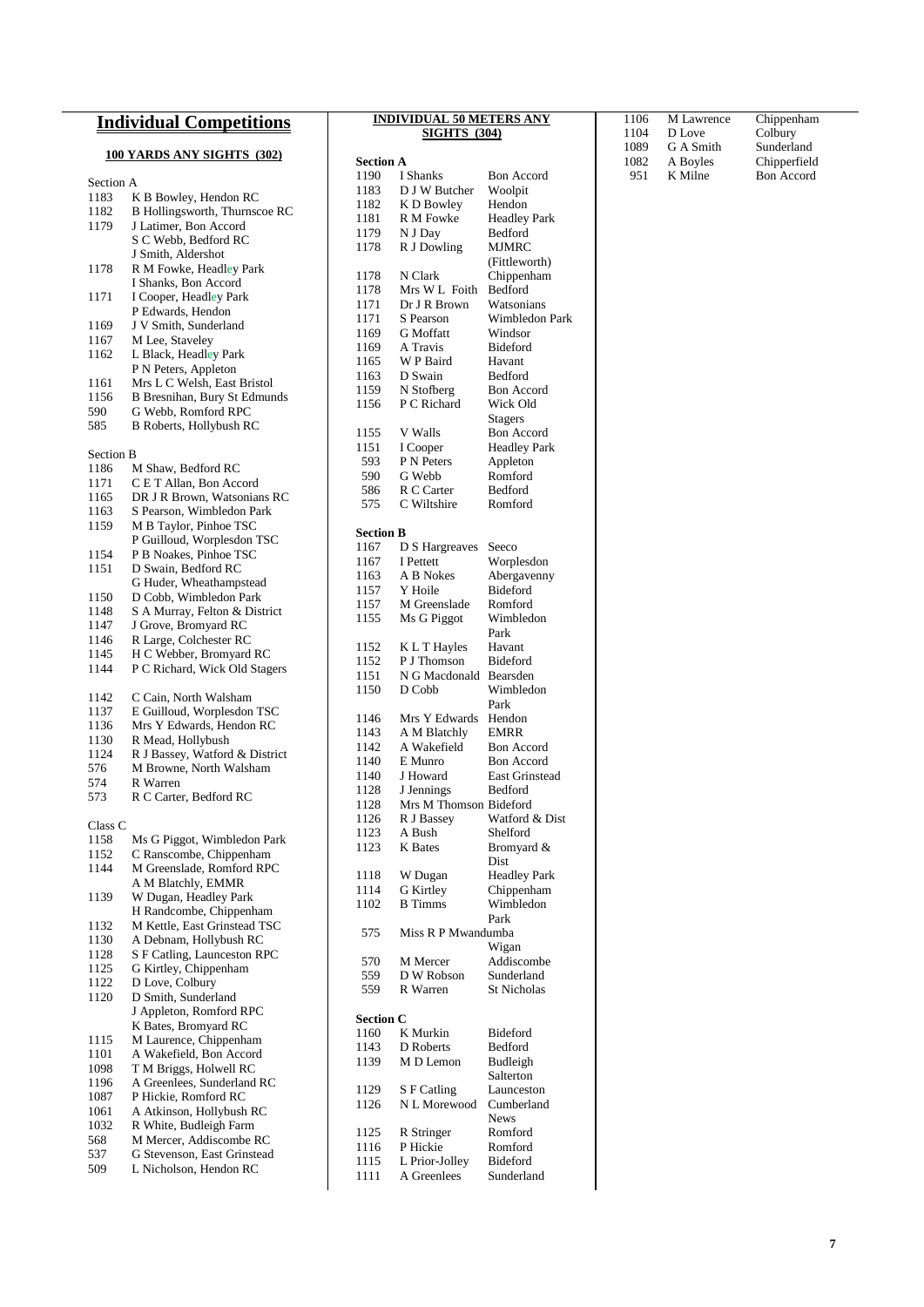#### **LIGHTWEIGHT SPORT RIFLE STANDING ANY SIGHTS (350)**

#### Class A 883 S Chambers, Workington R Brown, Uckfield HG 876 C Abbs, North Walsham<br>872 Dr M Fishpool. East Bris Dr M Fishpool, East Bristol 841 R A Doggart, East Antrim RPC G Mulcahy, Uckfield RC 839 DR C J Gadsden 819 Miss Y Gordon, Bookham 778 K S Hayes, Altrincham RPC<br>578 D Sprigg, Bookham D Sprigg, Bookham Class B 835 S Farrant, Uckfield HG<br>834 C P Gordon, Bookham 834 C P Gordon, Bookham<br>824 N Jones, Altrincham RI N Jones, Altrincham RPC 818 R Wilce, Sutton Coldfield<br>816 M J Cubley, Cottingham 816 M J Cubley, Cottingham<br>806 L Wills, Budleigh Farm 1 806 L Wills, Budleigh Farm TSC<br>804 G B Sowerby, Glevum G B Sowerby, Glevum 799 D C J Poxon, Rokeby R&PC Class C 838 C Stone, Ex-Waterlow 829 C Turner, Staveley RP<br>817 P Cox, Glevum TS P Cox, Glevum TS 816 N Jubert, Bookham 813 T M Briggs, Holwell RC C Waldron, Ashford & District 806 A G Sherriff, East Bristol RPC<br>797 M Wood, Alton Rifle Club M Wood, Alton Rifle Club 779 J McManus, Fareham RPC<br>763 Ms M Crossland, Stock Ex 763 Ms M Crossland, Stock Ex<br>758 M Oakev, Aldershot M Oakey, Aldershot 535 A C Battrick, Altrincham RPC Class D P Gibbs, Alton Rifle Club 820 Mrs D Stanley, Romford RPC 775 J A Woracker, Romford RPC<br>750 Mrs T V Stone, Ex-Waterlow Mrs T V Stone, Ex-Waterlow

- 720 D Robertson, Bon Accord
- 
- 703 Miss M Brown, Exmouth RPC<br>495 D R Brock, Shebbear Shooters
- 495 D R Brock, Shebbear Shooters<br>412 J Sampson, Budleigh Farm TS 412 J Sampson, Budleigh Farm TSC

#### **LIGHTWEIGHT SPORT RIFLE PRONE ANY SIGHTS (351)**

- Class A<br>856 856 N Jones, Altrincham RPC
- 829 D C J Poxen, Rokeby
- 821 DR C Gadsden, Havant RPC<br>818 M Hosken, Bristol Invicta
- 818 M Hosken, Bristol Invicta<br>462 K S Haves, Altrincham RE K S Hayes, Altrincham RPC
- 

Class B

| 829              | T M Briggs, Holwell RC    |
|------------------|---------------------------|
| 0 <sub>0</sub> 7 | C. Earl Drietal Institute |

- 807 S Ford, Bristol Invicta
- 803 C Stone, Ex-Waterlow
- 765 A Battrick, Altrincham RPC<br>672 C Lewis, Bristol Invicta C Lewis, Bristol Invicta

## **LIGHTWEIGHT SPORT RIFLE TIMED STANDING ANY SIGHTS (352)** Class A

| 877     | M C Fishpool, East Bristol |
|---------|----------------------------|
| 858     | C Abbs, North Walsham      |
| 855     | D Sprigg, Bookham          |
|         |                            |
| Class B |                            |
| 810     | Miss Y Gordon, Bookham     |
| 775     | R A Doggart, East Antrim   |
| 772     | A C Battrick, Altrincham   |
| 531     | D C J Poxon, Altrincham    |
|         |                            |
| Class C |                            |
| 802     | C Waldron, Ashford         |

#### 774 P Cox, Glevum TS 754 N Jones, Altrincham RPC

726 Mrs D P Stanley, Romford RPC

#### **10 METRES AIR RIFLE (360)**

## Class A

| Miss R P Mwandumba, Wigan         |
|-----------------------------------|
| I S Aitken, OWSCC                 |
| Miss V Walls, Bon Accord          |
| Miss Z E Perkin, Rugeley          |
| M D Joyce, Forres                 |
| S M Sharp, Bon Accord             |
| S Finnie, Luton & Dist AGC        |
|                                   |
|                                   |
| T Moss, Shanklin                  |
| M Williams, Wheathampstead & Dist |
| L Travis. Shanklin                |
| A J Osborne, Fort Pulbrook        |
| D J Gilbert, Havant               |
|                                   |
|                                   |

### Class C

| 1094 | K L J Hayles, Havant      |
|------|---------------------------|
| 1063 | Mrs K Mohan-Syal, Burnham |
| 1048 | N Jackson, Kilgetty       |

| 1031 | M Moss, Shanklin       |
|------|------------------------|
| 965  | D J W Butcher, Woolpit |

- 
- 955 C Jones, Heston & Hounslow<br>948 L Wild, Wakefield
- 948 L Wild, Wakefield<br>940 P Bartlett Fort Pull
- P Bartlett, Fort Pulbrook
- 894 M J Green, Milton Keynes<br>453 L Thomson, Kemnav & Dis
- L Thomson, Kemnay & District

## Class D<br>1013

- 1013 C J Hind, Burnham<br>892 D Bovton, Heston &
- D Boyton, Heston & Hounslow
- 839 Mrs S E Howarth, Fort Purbrook

#### **TIGER PISTOL TROPHY (370)**



Class A

| 2.87    | J Jelfs, Chinnor        |
|---------|-------------------------|
|         | <b>Tiger Trophy</b>     |
| 273     | J Marchant, Bedford RC  |
| 264     | M D Joyce, Forres       |
|         |                         |
| Class B |                         |
| 275     | S Dimitrova. Bon Accord |
| 239     | M Melvin, Bon Accord    |
| 223     | S M Sharp, Bon Accord   |
| 200     | E Hatcher, Glevum       |
|         |                         |
| Class C |                         |
| 245     | D Robertson. Bon Accord |

- 238 I S Cox, Leeds & District 232 A C Bowman, Braunton
- 221 C Stone, Ex-Waterlow

#### **10 METRES AIR PISTOL (380)**

| Class A |                                         |
|---------|-----------------------------------------|
| 1130    | S Finnie, L&D AGC                       |
| 1094    | A Shaw, Sedgemore TSC                   |
| 1088    | JW Jelfs, Chinnor RPC                   |
| 1068    | A Sutton, Swadlincote                   |
| 1064    | M D Joyce, Forres                       |
| 1059    | J Ireland, Kettering & District         |
| Class B |                                         |
| 1092    | S Dimitrova, Bon Accord                 |
| 1077    | Mrs H F Platts, Swadlingcote            |
| 1060    | M Jerrett, Basingstoke                  |
| 1057    | D Gilbody, Downshire RC                 |
| 1048    | S Lloyd, Orkney                         |
| 1035    | R Woodhouse (No Club)                   |
| Class C |                                         |
| 1045    | S R Garley, Wycliffe College            |
| 1032    | R Garraway, Basingstoke ARPC            |
| 1031    | D V Pepper, Ashton-Under-Lyne           |
| 1028    | L Wild, Wakefield RPC                   |
| 1024    | H Newbury, Wakefield RPC                |
| 1020    | P M Bailey, Wateringbury &              |
|         | Teston                                  |
| 1019    | R J Collins, Portishead                 |
| 1016    | R Mann, Basingstoke                     |
| 1013    | R T Davies, Bedford RC                  |
| 1005    | A Bush, Shelford                        |
| 1001    | F Parry, Kilgetty .177 TSC              |
| 1000    | N J Powell, Burnham TSC                 |
| 996     | C Cox, Glevum TSC                       |
| 987     | D Robertson, Bon Accord                 |
| 968     | P Jackson, Kilgetty .177 TSC            |
| 963     | K Stockham, Portishead SC               |
| 495     | R Gauld, Bon Accord                     |
| 486     | J Buckley, Bookham                      |
| Class D |                                         |
| 1030    | A C Bowman, Braunton                    |
| 1017    | J Lloyd, Kilgetty .177 TSC              |
| 1016    | Ms S M Sharp, Bon Accord                |
| 1008    | C Dickenson, South Norfolk              |
| 1002    | Mrs M Melvin, Bon Accord                |
| 999     | M Dellaway, Bedford RC                  |
| 998     | D B Sutcliffe, 8 <sup>th</sup> Warwicks |
| 979     | D Boyton, Heston & Houndslow            |
| 940     | I Marsden. Bookham                      |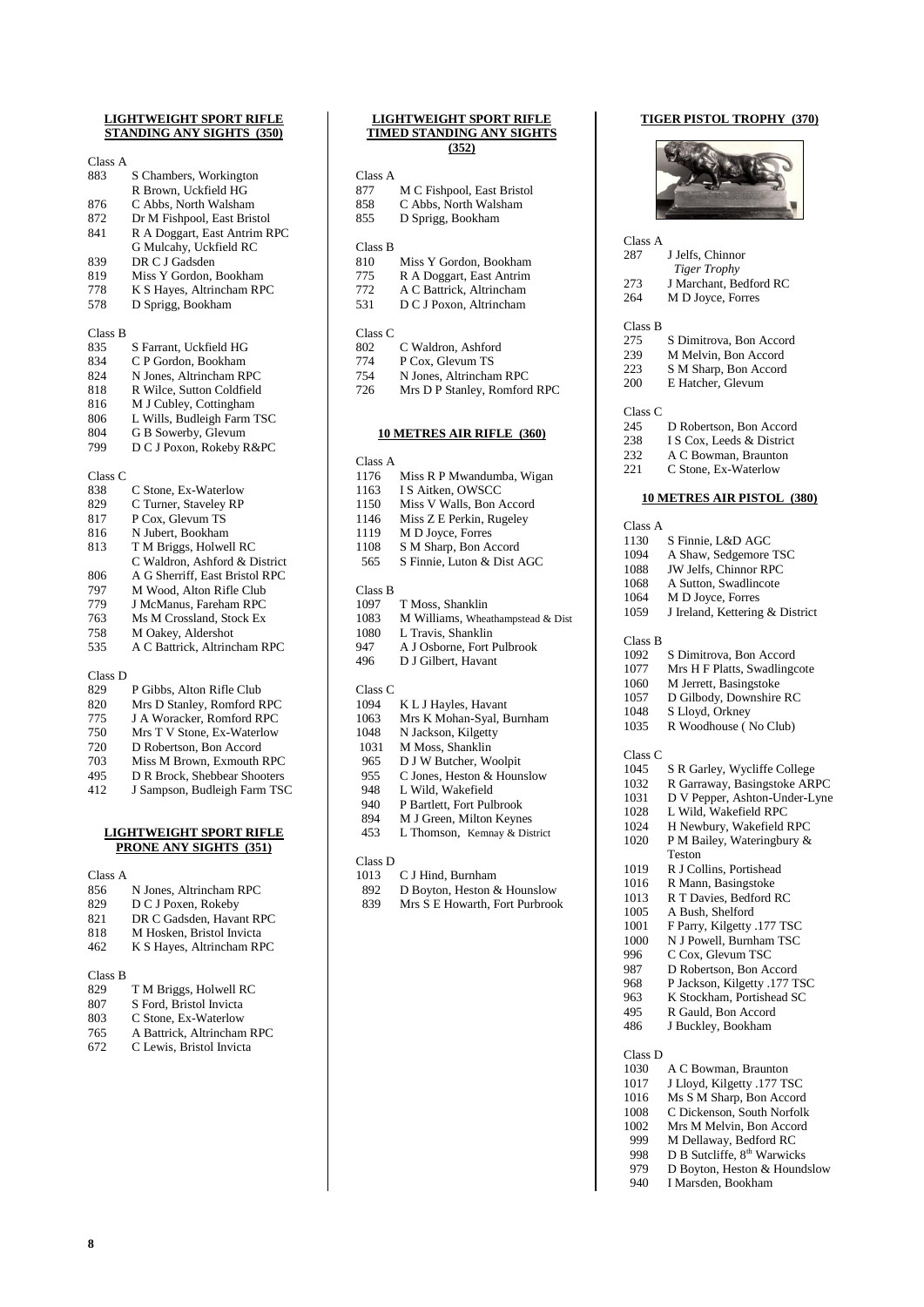| 935<br>933<br>928<br>902<br>876<br>868<br>828<br>493                                                                        | C R Smith, Chobham RC<br>C Allison, South Norfolk<br>R C Bowes, Dumbarton<br>Miss L Yadave, West Ruislip<br>P D Wallis, Burnham TSC<br>L V Woodyer, Morley & District<br>M B Mason, Kettering<br>D J Gilbert, Havant RPC                                                                                                                                |  |
|-----------------------------------------------------------------------------------------------------------------------------|---------------------------------------------------------------------------------------------------------------------------------------------------------------------------------------------------------------------------------------------------------------------------------------------------------------------------------------------------------|--|
| <u>50 YARDS/50 METRES BENCHREST</u><br><b>ANY SIGHTS (392)</b>                                                              |                                                                                                                                                                                                                                                                                                                                                         |  |
| Class A<br>1200,48x<br>1194,33x<br>1194,27x<br>1191,38x<br>1191,35x<br>994, 24x<br>786, 12x<br>391, 5x                      | M Hassard, Downshire<br>D Gilbody, Downshire<br>J F Smith, Aldershot<br>F Tumelty, Downshire<br>J D Cooke, Downshire<br>J Matthews, Downshire<br>M M Hamill, Downshire<br>Dr C J Gadsden, Havant                                                                                                                                                        |  |
| Class B<br>1195, 22x<br>1189,28x<br>1188,13x<br>1186,29x<br>1181,13x<br>1180,16x<br>1178,16x<br>795,18x<br>756,5x<br>388,3x | J McCune, Downshire<br>W G Griffin, Sunderland<br>J O'Dell, Bedford<br>J L Booker, Southwick<br>P Edwards, Hendon<br>M Reich, Hendon<br>H Annand, Keighley<br>D A Liggett, Downshire<br>R C Carter, Bedford<br>J Shine, Hendon                                                                                                                          |  |
| Class C<br>1188,22x<br>1187,20x<br>1174,14x<br>1156,15x<br>1152, 9x<br>438,14x                                              | D Boyton, Heston & Hounslow<br>M J Chapman, Bishops Stortford<br>Mrs K Knowles, Portishead<br>D E Holehouse, Sunderland<br>J P Gower, Kettering<br>D C Poxon, Rokeby                                                                                                                                                                                    |  |
| Class D<br>1190,19x<br>1188,24x<br>1182,28x<br>1180,13x<br>1176,19x<br>1172,16x<br>1151, 6x<br>798, 7x                      | S Love, Downshire<br>T Young, Downshire<br>N L Lewis, Kettering<br>J Devine, Budleigh Farm<br>D Langdale, Hendon<br>J Leech, Worplesdon<br>1170, 19x B Lester, Heston & Hounslow<br>1170, 14x D Tiller, Heston & Hounslow<br>1163, 12x K Hosey, Hendon<br>1160, 21x T Cooper, Heston & Hounslow<br>C J Ridout, Aldershot<br>D Bailey, Heston & Hounslow |  |
| <b>100 YARDS BENCHREST (395)</b>                                                                                            |                                                                                                                                                                                                                                                                                                                                                         |  |
| Class A<br>1199,60x<br>1183,23x<br>1181,9x<br>1077, 16x<br>790, 36x<br>790, 23x<br>786, 20x<br>398, 13x                     | M E Hassard, Downshire<br>W C Griffin, Sunderland<br>M J Chapman, Bishops<br>Stortford<br>J McCune, Downshire<br>M M Hamill, Downshire<br>R D Saulters, Downshire<br>J F Smith, Aldershot<br>J Matthews, Downshire                                                                                                                                      |  |

Class B

- 1188,38x J Cooke, Downshire 1183,36x F Tumlety, Downshire
- 1180,21x K Stockham, Portishead
- 1175, 22x D B Gilbody, Downshire

|                                                                                                         | 1174, 22x D A Liggett, Downshire<br>1160, 16x H Annand, Keighley<br>1144,19x D E Holehouse, Sunderland                                                                                                                   |
|---------------------------------------------------------------------------------------------------------|--------------------------------------------------------------------------------------------------------------------------------------------------------------------------------------------------------------------------|
| Class C<br>1188,38x<br>1180, 26x<br>1178,20x<br>1177,36x<br>1167,24x<br>754, 12x                        | T Young, Downshire<br>J L Booker, Southwick<br>S Love, Downshire<br>E J Jones, Alloa<br>D C J Poxon, Rokeby<br>R C Carter, Bedford                                                                                       |
| Class D<br>1155,12x<br>1152,12x<br>1150,7x<br>1137,12x<br>394,3x                                        | J Leech, Worplesdon<br>F J White, Portishead<br>J P Gower, Kettering<br>C Ridout, Aldershot<br>R J Collins, Portishead<br>385, 8x T Johnston, Comber                                                                     |
|                                                                                                         | <u>SHORT RANGE BENCHREST (396)</u>                                                                                                                                                                                       |
| Class A<br>1200,55x<br>1198,55x<br>1198,43x<br>1197,46x<br>1196,34x<br>1196,29x<br>1195,43x<br>1189,25x | R D Saulters, Downshire<br>P Hargreaves, Keighley<br>T Eling, Driffield<br>K T Farrow, Whitby<br>R Fenton, Driffield<br>H Annand, Keighley<br>T Langridge, Morley & Dist<br>J Latimer, Bon Accord                        |
| Class B<br>1198,44x<br>1195,41x<br>1194,28x<br>1189,48x<br>1189,26x<br>1189,24x<br>1187,34x             | I Cawley, Driffield<br>D Boyton, Heston & Hounslow<br>D Poxon, Rokeby<br>M Hamill, Downshire<br>C Brown, Blackpool<br>A Lount, Driffield<br>J Marsh Brown, Worplesdon                                                    |
| Class C<br>1198,32x<br>1196,34x<br>1193,20x<br>1190,16x<br>1182,18x<br>1174,8x<br>1160,19x<br>784,18x   | C Turner, Staveley<br>J Taylor, Driffield<br>N Lewis, Kettering & District<br>J P Gower, Kettering & District<br>T Cooper, Heston & Hounslow<br>D Bailey, Heston & Hounslow<br>T Esengin, Hendon<br>P Thorton, Driffield |
| Class D<br>1187,36x<br>1180,23x<br>1179,25x<br>1177,17x<br>1173,16x<br>1169,24x<br>1162,19x             | Mrs J Thompson, Driffield<br>D Tiller, Heston & Hounslow<br>G Hodgson, Driffield<br>N Macdonald, Havant<br>C Ridout, Aldershot<br>B Lester, Heston & Hounslow<br>D Sutcliffe, 8 <sup>th</sup> Warwicks HG                |

1147,12x H J Wells, Shrivenham 1129,14x S Collier, City of Truro 765,9x P Shepherd, Bon Accord

## **Team Competitions**

## **COMMONWEALTH CITIES (233)**



| Edinburgh | 2917 |
|-----------|------|
| Auckland  | 2910 |
| Melbourne | 2867 |

### **CITIES AND BOROUGHS (232)**

| Aberdeen                 | 2363 |
|--------------------------|------|
| Cities & Boroughs Trophy |      |
| Edinburgh                | 2341 |
| Fareham                  | 2335 |
| Colchester               | 2330 |
| Wycombe                  | 2319 |
| <b>Bristol</b>           | 2317 |
|                          |      |

#### **JUNIOR SUMMER (130)**

#### **Under 18 section**



| Wellington Collage A        | 775 |
|-----------------------------|-----|
| Mrs E B Caird Challenge Cup |     |
| Sevenoaks School A          | 767 |
| Greshams School A           | 763 |
| Aldingbourne & District     | 756 |
| Greshams School B           | 755 |
| Sevenoaks School B          | 751 |
| Greshams School C           | 738 |
| <b>Wellington College B</b> | 736 |
| Greshams School D           | 554 |

## **Under 15 section**



Wellington College 761 *Harvey Hadden Challenge Trophy No 2* Greshams School 729<br>Feltonfleet School 723 Feltonfleet School Westlands 597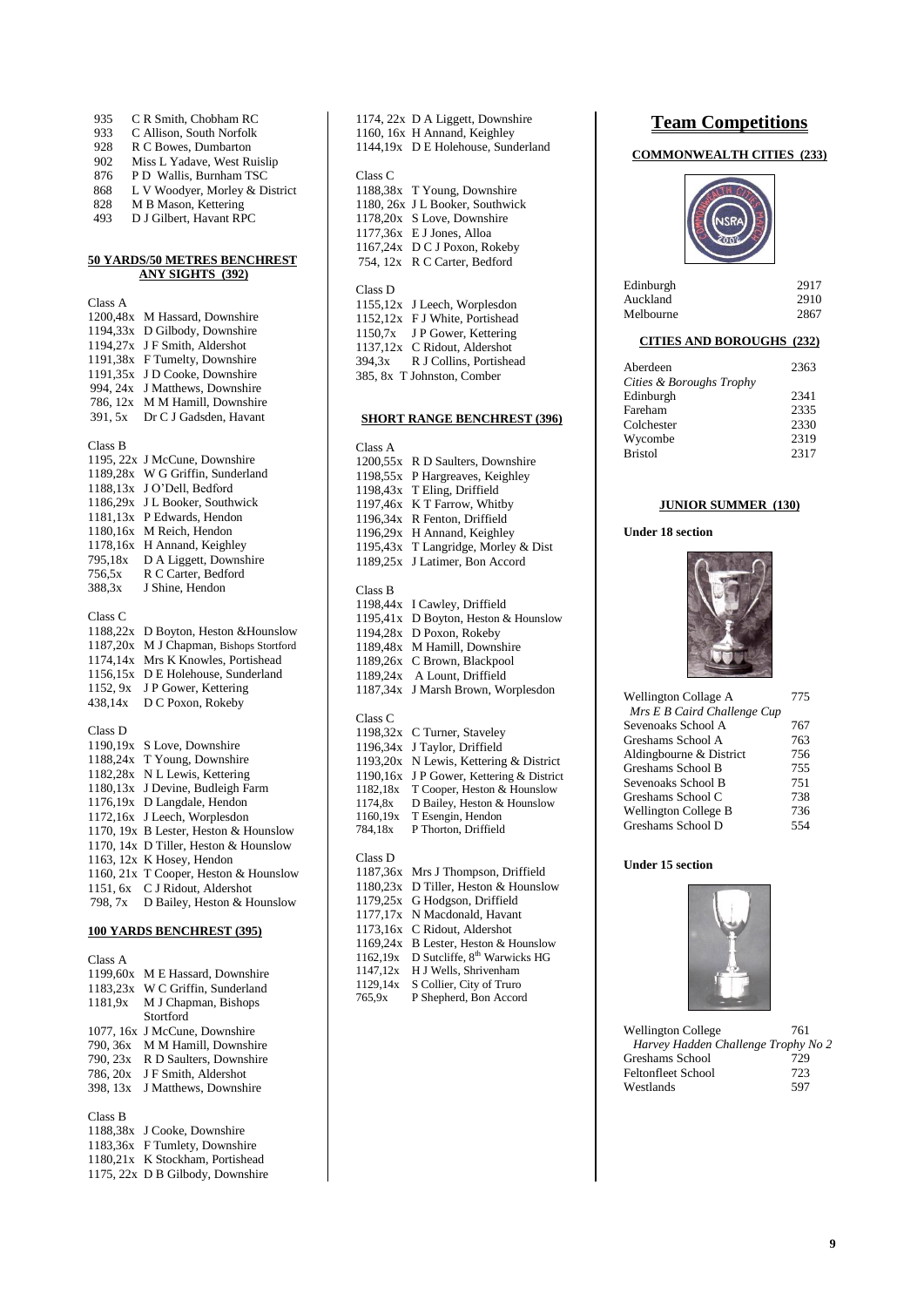## **Inter-County Competitions**

## **COUNTY CUP (500)**

Section A



| Surrey                                 | 4672 |
|----------------------------------------|------|
| County Cup                             |      |
| Hampshire                              | 4660 |
| ICI Scottish Challenge Shield (the top |      |
| scoring Scottish County)               |      |
| Aberdeenshire                          | 4650 |
| Kent                                   | 4627 |
| Sussex                                 | 4609 |
| Devon                                  | 4600 |
| Yorkshire                              | 4577 |
|                                        |      |
| <b>Section B</b>                       |      |
| Suffolk                                | 4631 |
| National Service League Challenge Cup  |      |
| Essex                                  | 4597 |
| Cheshire & North Wales                 | 4579 |
| Middlesex                              | 4578 |
| Derbyshire                             | 4568 |
| <b>Bedfordshire</b>                    | 4555 |
| Worcestershire                         | 4506 |
| Cambridgeshire                         | 4392 |
|                                        |      |

Section C



| Northern Ireland SSC      | 4545 |
|---------------------------|------|
| <b>Minor Counties Cup</b> |      |
| Hertfordshire             | 4530 |
| Lincolnshire              | 4518 |
| Cornwall                  | 4506 |
|                           |      |

#### **LONG RANGE WOMEN'S COUNTY (502)**

| Surrey              | 1946 |
|---------------------|------|
| <b>Sussex</b>       | 1917 |
| <b>Bedfordshire</b> | 1906 |
| Devon               | 1896 |
| Hampshire           | 1890 |
| Cornwall            | 1859 |
| Lincolnshire        | 1823 |
|                     |      |

## **COUNTY PISTOL (570)**

| 1311 |
|------|
| 1270 |
| 1077 |
|      |

## **BSA CUP (530)**



| <b>Section A</b>                    |      |  |  |  |
|-------------------------------------|------|--|--|--|
| Victoria, Australia                 | 2356 |  |  |  |
| <b>BSA</b> Cup                      |      |  |  |  |
| Alexander Challenge Trophy (the top |      |  |  |  |
| scoring Scottish County             |      |  |  |  |
| Victoria, Australia                 | 2356 |  |  |  |
| <b>BSA</b> Cup                      |      |  |  |  |
| Alexander Challenge Trophy (the top |      |  |  |  |
| scoring Scottish County)            |      |  |  |  |
| Sussex                              | 2353 |  |  |  |
| Surrey                              | 2352 |  |  |  |
| Aberdeenshire                       | 2348 |  |  |  |
| Lothian                             | 2347 |  |  |  |
| Hampshire                           | 2344 |  |  |  |
| Auckland                            | 2343 |  |  |  |
| Devon                               | 2341 |  |  |  |
| Caithness                           | 2337 |  |  |  |
| Wellington                          | 2332 |  |  |  |
| Christchurch                        | 2327 |  |  |  |
| <b>Section B</b>                    |      |  |  |  |
| <b>Essex</b>                        | 2345 |  |  |  |
| Eadon Cup                           |      |  |  |  |
| Berkshire                           | 2339 |  |  |  |
| Yorkshire                           | 2331 |  |  |  |
| Kent                                | 2321 |  |  |  |
| Cornwall                            | 2321 |  |  |  |
| Cambridgeshire                      | 2315 |  |  |  |
| Middlesex                           | 2313 |  |  |  |
| Cheshire & North Wales              | 2307 |  |  |  |
| Bedfordshire                        | 2296 |  |  |  |
| Northern Ireland TSA                | 2271 |  |  |  |
| Section C                           |      |  |  |  |
| Isle of Man                         | 2323 |  |  |  |
| Lord Desborough Cup                 |      |  |  |  |
| Worcestershire                      | 2306 |  |  |  |
| Suffolk                             | 2302 |  |  |  |
| Lincolnshire                        | 2293 |  |  |  |
| Derbyshire                          | 2292 |  |  |  |
| Hertfordshire                       | 2254 |  |  |  |
| <b>SHORT RANGE WOMEN'S</b>          |      |  |  |  |
| <b>COUNTY (532)</b>                 |      |  |  |  |
| Devon                               | 977  |  |  |  |
| Mrs Charles Laws Trophy             |      |  |  |  |
| Surrey                              | 974  |  |  |  |
| Hampshire                           | 970  |  |  |  |
| Bedfordshire                        | 969  |  |  |  |
| Sussex                              | 967  |  |  |  |
| Berkshire                           | 963  |  |  |  |
| Cambridgeshire                      | 959  |  |  |  |
| Cornwall                            | 953  |  |  |  |

#### **COUNTY LIGHTWEIGHT SPORT RIFLE (550)**

| Sussex                 | 1937 |
|------------------------|------|
| Oxfordshire            | 1908 |
| Surrey                 | 1861 |
| Cheshire & North Wales | 1811 |

## **COUNTY BENCHREST (590)**

| Yorkshire A | 997.33x |
|-------------|---------|
| Yorkshire B | 993.33x |
| Yorkshire C | 986.27x |
| Devon A     | 985.20x |
| Devon B     | 983.20x |
| Surrey      | 982.20x |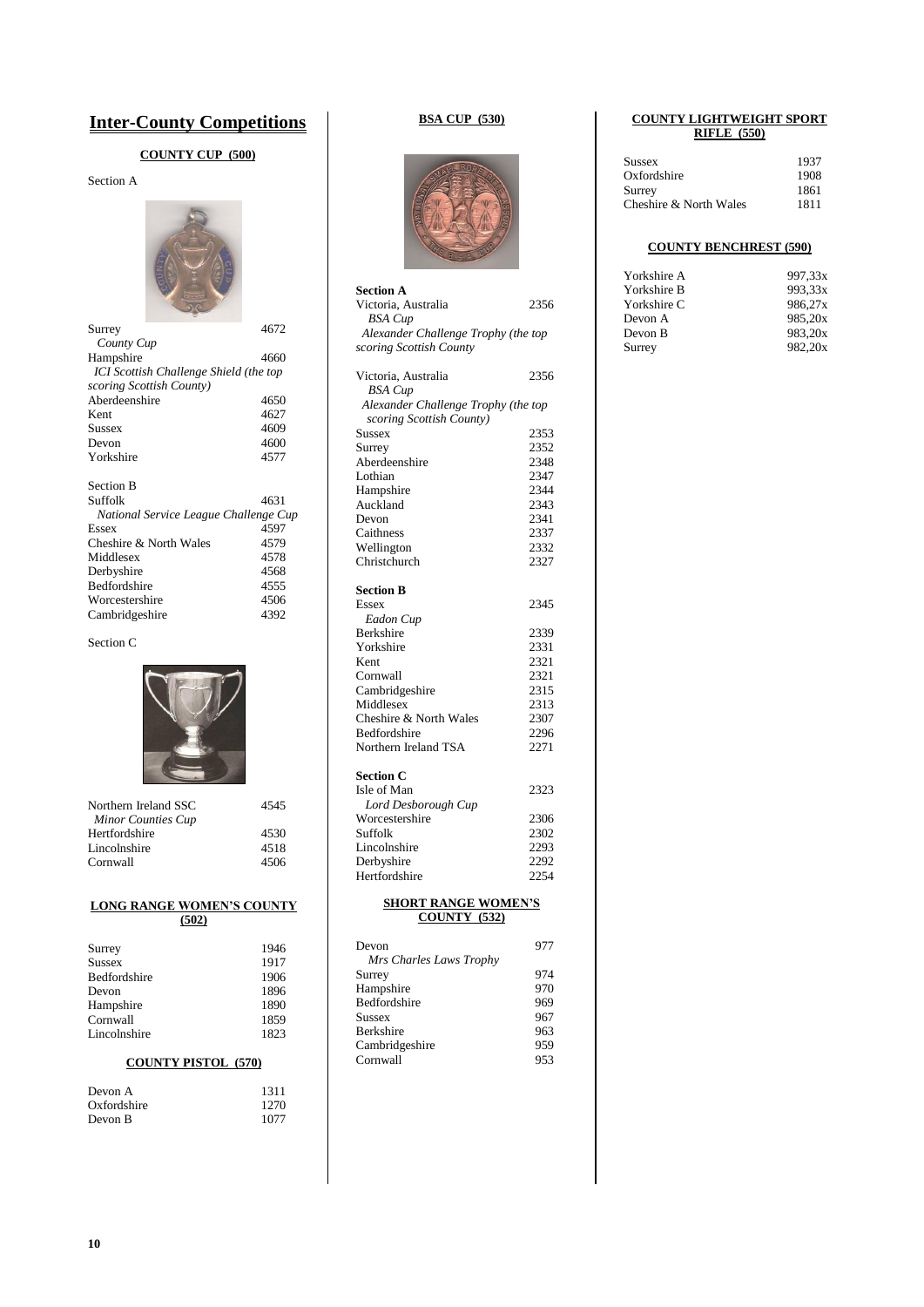# **National Ranking of Small-bore Shooters**

The National Ranking of Small-bore Shooters is based on performance in a number of the Association's leagues. To qualify for inclusion in the ranking, a shooter must have shot all the rounds of the league and had no cards disallowed or unscored. National Rankings are based on the following leagues;

| Long Range Rifle             | The RWS National League, Scottish League and Veterans League | <b>Summer Season</b> |
|------------------------------|--------------------------------------------------------------|----------------------|
| Long Range Rifle             | Any-Sights                                                   | <b>Summer Season</b> |
| 50 Metres/Yards Rifle        | 50 Metres or 50 Yards Leagues                                | <b>Summer Season</b> |
| <b>Short Range Rifle</b>     | <b>Short Range Leagues</b>                                   | Winter Season        |
| <b>Lightweight Sporting</b>  | Any-Sights Standing                                          | <b>Summer Season</b> |
| 50m Benchrest                | 50m Benchrest Leagues                                        | <b>Summer Season</b> |
| 100yd Benchrest              | 100 Yards Benchrest League                                   | <b>Summer Season</b> |
| <b>Short Range Benchrest</b> | <b>Short Range Benchrest League</b>                          | Winter Season        |

35 389.50 M Arnstein Appleton

## **National Ranking of Small-bore Shooters 2018**

## **Long Range Rifle**

The following is the National Ranking list of shooters in the **RWS National Long Range Summer League 2018 (Comp. 100)**. To qualify for inclusion in the list, the shooter must have been credited with a score in all 10 rounds of the League. A total of 402 shooters fired cards in the league, of whom 365 shooters qualified for inclusion in the ranking.

| 1              | 396.00    | K Bowley        | Hendon                |
|----------------|-----------|-----------------|-----------------------|
| $\overline{c}$ | 395.70    | J Andrews       | Havant                |
| 3              | 395.40    | S K Aldhouse    | Addiscombe            |
| $\overline{4}$ | 394.80    | S L Green       | Appleton              |
| 5              | 394.00    | Mrs L Jones     | Bookham               |
| 6              | 393.80    | N J Almond      | Appleton              |
| $\overline{7}$ | 393.50    | L. Thomson      | Kemnay &              |
|                |           |                 | <b>District</b>       |
| 8              | 392.70    | R Hemingway     | Rugeley               |
| 9              | 392.60    | <b>I</b> Shanks | <b>Bon Accord</b>     |
| 10             | 392.50    | G Webb          | Romford               |
| 11             | 392.30    | J Cole-Hamilton | <b>Bon Accord</b>     |
|                |           |                 | Worplesdon &          |
|                |           | K Ridgway       | District              |
|                |           |                 |                       |
| 13             | 392.20    | F Brown         | Tondu                 |
| 14             | 391.50    | D McIntosh      | Alloa & Dist          |
| 15             | 391.40    | M Guille        | Havant                |
| 16             | 391.30    | J Underwood     | Farncombe &           |
|                |           |                 | Godalming             |
|                |           | K Greenaway     | Perth City &          |
|                |           |                 | County                |
| 18             | 390.80    | R Macleod       | Alloa & Dist          |
|                |           | M Catto         | Kemnay & District     |
|                |           | G Mortimer      | Kemnay & District     |
| 21             | 390.70    | J Latimer       | <b>Bon Accord</b>     |
| 22.            | 390.60    | A Meyers        | <b>East Grinstead</b> |
|                |           | R Loughridge    | Andover               |
| 24             | 390.40    | R Simpson       | Alloa & Dist          |
|                |           | D Chick         | Andover               |
|                | 26 390.30 | D Beere-Waldram | Havant                |
|                |           | C Ingram        | Romford               |
|                |           | R Dowling       | MJMRC -               |
|                |           |                 | Fittleworth           |
|                | 29 390.20 | R Taylor        | Borough of            |
|                |           |                 | Wandsworth            |
| 30             | 390.10    | A Fearn         | Colchester            |
| 31             | 389.90    | M Girling       | Andover               |
| 32             | 389.80    | S Bruce         | Alloa & Dist          |
| 33             | 389.70    | C Smith         | MJMRC -               |
|                |           |                 | Fittleworth           |
| 34             | 389.60    | Mrs A Leech     | Wimbledon             |
|                |           |                 | Park                  |
|                |           |                 |                       |

| -- |        | P Scanlan         | $i$ represent<br>Romford  |            |                  |                             | ***********************<br>District |
|----|--------|-------------------|---------------------------|------------|------------------|-----------------------------|-------------------------------------|
| 37 | 389.40 | Mrs W L Foith     | Bedford                   | 82         | 386.00           | J Dummer                    | Appleton                            |
|    |        | N J Day           | Bedford                   |            |                  | R McAlpine                  | <b>Bon Accord</b>                   |
| 39 | 389.20 | N E Hill          | Marches                   |            |                  | P Dingle                    | Kemnay &                            |
|    |        | P Strong          | Andover                   |            |                  |                             | District                            |
| 41 | 389.10 | J A Duguid        | Bedford                   |            |                  | S Holder                    | <b>Bury St</b>                      |
| 42 | 389.00 | G A Meadows       | Appleton                  |            |                  |                             | Edmunds                             |
|    |        | M A Parry         | Appleton                  | 86         | 385.80           | J Hutchings                 | Bideford                            |
| 44 | 388.80 | D J Lake          | Romford                   |            |                  | J V Smith                   | Sunderland                          |
| 45 | 388.60 | A Pidcock         | Matlock &                 | 88         | 385.80           | F J Smit                    | Hendon                              |
|    |        |                   | District                  | 89         | 385.70           | P Jones                     | Bookham                             |
| 46 | 388.20 | A Pamment         | Colchester                | 90         | 385.60           | J Bellringer                | Bookham                             |
|    |        | J Cornish         | Andover                   | 91         | 385.50           | M Newman                    | <b>Budleigh Farm</b>                |
|    |        | D Moyes           | Bury St                   |            |                  | M Buttery                   | Rugeley                             |
|    |        |                   | Edmunds                   | 93         | 385.40           | M Brain                     | <b>East Grinstead</b>               |
| 49 | 388.00 | G Moffatt         | Andover                   | 94         | 385.30           | P Guilloud                  | Worplesdon &                        |
| 50 | 387.70 | T Hammond         | Bookham                   |            |                  |                             | District                            |
| 51 | 387.60 | W P Baird         | Havant                    |            |                  | P Duxbury                   | Wimbledon                           |
|    |        | K N Gibbons       | Appleton                  |            |                  |                             | Park                                |
| 53 | 387.50 | S Huxley          | Gogs                      | 96         | 385.20           | C Wiltshire                 | Romford                             |
| 54 | 387.40 | C Brown           | Leicester &               |            |                  | C Loughridge                | Andover                             |
|    |        |                   | District                  | 98         | 385.10           | M Pretor                    | Colchester                          |
|    |        | S Dalgarno        | Kemnay &                  |            |                  | <b>G</b> M Freeman          | Ramsgate &                          |
|    |        |                   | District                  |            |                  |                             | Dover RC                            |
|    |        | Miss S Norman     | Tunbridge                 | 100        | 385.00           | R Thomson                   | Alloa & Dist                        |
|    |        |                   | Wells TSC                 |            |                  | H Sutherland-Hawe           | Ham &                               |
| 57 | 387.30 | R Hackshall       | Colchester                |            |                  |                             | Petersham                           |
|    |        | J R Ward          | Steeple                   | 102        | 384.90           | C Ogle                      | Alloa & Dist                        |
| 59 | 387.20 | Miss K Webber     | Bromyard &                |            |                  | S Gemmell                   | Perth City &                        |
|    |        |                   | Dist                      | 104        | 384.70           |                             | County<br>Ellon                     |
|    |        | <b>B</b> Copping  | <b>Bury St</b><br>Edmunds |            |                  | W A Copland<br>A Wyspianski | Hendon                              |
| 61 | 387.10 | M Clewer          | Marches                   | 106        | 384.50           | D White                     | <b>East Grinstead</b>               |
|    |        | P J Stanley       | Appleton                  |            |                  | M Lloyd                     | <b>Bury St</b>                      |
|    |        | A Gay             | Bury St                   |            |                  |                             | Edmunds                             |
|    |        |                   | Edmunds                   |            |                  | P Simmons                   | Vauxhall                            |
|    |        | T Blackwell       | Tunbridge                 |            |                  |                             | Motors                              |
|    |        |                   | Wells TSC                 | 109        | 384.40           | D Lumsden                   | Andover                             |
| 65 | 387.00 | P Hobbs           | <b>Budleigh Farm</b>      | 110        | 384.30           | K Silver                    | Bon Accord                          |
| 66 | 386.90 | N Davis           | Havant                    |            |                  | S Cheslyn-Curtis            | Vauxhall                            |
|    |        | G Tarry           | Leicester &               |            |                  |                             | <b>Motors</b>                       |
|    |        |                   | District                  | 112        | 384.20           | K Garside                   | Addiscombe                          |
|    |        | M Scrivens        | Addiscombe                | 113        | 384.10           | P B Noakes                  | Pinhoe                              |
|    |        | S Pearson         | Wimbledon                 | 114        | 384.00           | J Nichols                   | Gogs                                |
|    |        |                   | Park                      |            |                  | N Benfield                  | Andover                             |
| 70 | 386.60 | T Wilde           | <b>East Grinstead</b>     |            |                  | A Reeve                     | Addiscombe                          |
|    |        | J Brown           | Alloa & Dist              |            |                  | Miss T Wellman              | Ham &                               |
|    |        | A Cornbill        | MJMRC -                   |            |                  |                             | Petersham                           |
|    |        |                   | Fittleworth<br>Tondu      | 118<br>119 | 383.90           | R Law                       | Alloa & Dist                        |
| 73 | 386.50 | S Price<br>S Bold |                           | 120        | 383.80<br>383.60 | J Clark                     | <b>St Nicholas</b>                  |
|    |        |                   | Worplesdon &<br>District  | 121        | 383.50           | N Stofberg<br>W Parsey      | <b>Bon Accord</b><br>Bedford        |
| 75 | 386.40 | P Dean            | Chipperfield              | 122        | 383.40           | J O'Dell                    | Bedford                             |
|    |        | M J Dowe          | St Nicholas               | 123        | 383.30           | C Davies                    | Marches                             |
| 77 | 386.30 | T Hodgson         | Alloa & Dist              |            |                  | A R Pile                    | Bideford                            |
|    |        | A Prickett        | Vauxhall                  |            |                  | G Quinn                     | Bedford                             |
|    |        |                   | Motors                    | 126        | 383.20           | Mrs A Guilloud              | Worplesdon &                        |
| 79 | 386.20 | P Terry           | MJMRC -                   |            |                  |                             | District                            |
|    |        |                   | Fittleworth               |            |                  | Dr R C Carter               | Bedford                             |
|    |        | G Sarin           | Borough of                | 128        | 383.10           | F Horn                      | Havant                              |
|    |        |                   | Wandsworth                |            |                  |                             |                                     |

 $81$  386.10 R Esson Kemnay &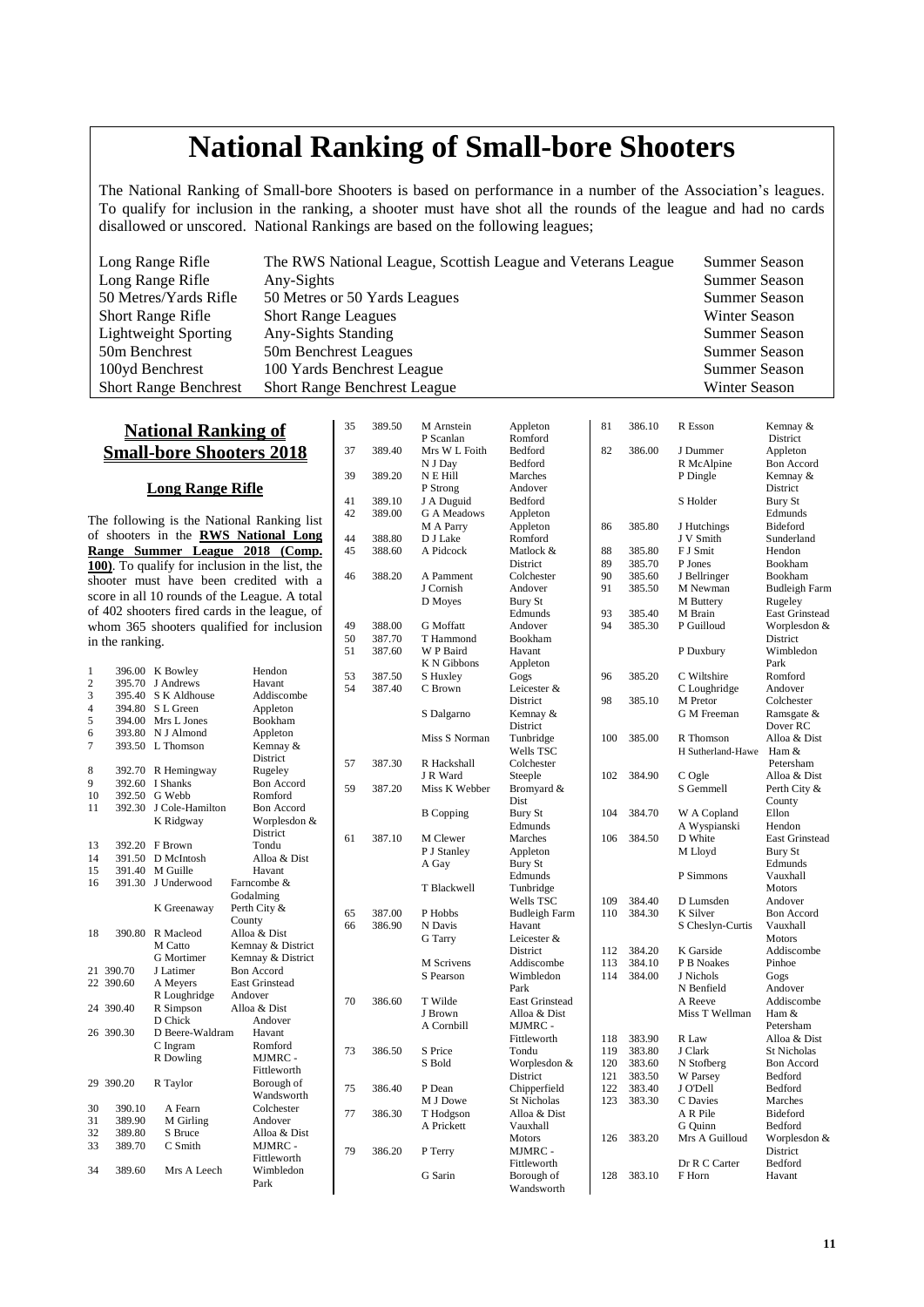|            |                  | N Harcus                          | Felton &                              |            |        | M G Sinfield                             | Appleton                               | 263        | 375.30           | E Deacon                             | Budleigh Farm               |
|------------|------------------|-----------------------------------|---------------------------------------|------------|--------|------------------------------------------|----------------------------------------|------------|------------------|--------------------------------------|-----------------------------|
|            | 383.00           | S Rowe                            | District                              | 198<br>199 |        | 379.10 J Allsop                          | Havant<br>Bideford                     |            |                  | E Thorn<br>S Beadle                  | Sunderland                  |
| 130        |                  | T Green                           | Chipperfield<br><b>East Grinstead</b> | 200        |        | 378.90 A Raymont<br>378.80 P Chamberlain | Colchester                             |            |                  |                                      | Vauxhall<br><b>Motors</b>   |
| 132        | 382.90           | G Hider                           | Wheathampstead                        | 201        |        | 378.70 L Hanna                           | Havant                                 | 266        | 375.20           | J Harris                             | Chippenham                  |
|            |                  |                                   | & Dist                                |            |        | J Allen                                  | Appleton                               |            |                  | J Tyne                               | Rugeley                     |
| 133        | 382.80           | K Woodley                         | <b>Budleigh Farm</b>                  |            |        | M Shaw                                   | Bedford                                | 268        | 374.90           | C Stevens                            | Basildon                    |
|            |                  | P J Thomson                       | Bideford                              | 204        |        | 378.60 B Harney                          | Tondu                                  | 269        | 374.80           | J Herring                            | Gogs                        |
|            |                  | M Payne<br>D Hargreaves           | Colchester<br>Bromyard &              |            |        | S Potts                                  | Vauxhall<br>Motors                     | 270        | 374.70           | <b>B</b> Allan<br>M Low              | Portlethen<br>Kemnay &      |
|            |                  |                                   | Dist                                  |            |        | S Caulfield                              | Borough of                             |            |                  |                                      | District                    |
|            |                  | Miss C Doe                        | Worplesdon &                          |            |        |                                          | Wandsworth                             | 272        | 374.60           | A Wakefield                          | Bon Accord                  |
|            |                  |                                   | District                              |            |        | P Merridan                               | Borough of                             | 273        | 374.30           | E Armstrong                          | Felton &                    |
|            |                  | J Perkins                         | Vauxhall                              |            |        |                                          | Wandsworth                             |            |                  |                                      | District                    |
|            |                  |                                   | <b>Motors</b>                         | 208        |        | 378.40 M Nevatte                         | Havant                                 |            |                  | <b>B</b> Stannard                    | <b>St Nicholas</b>          |
| 139<br>140 | 382.60<br>382.40 | A Laurie<br>S J Sandground        | Bon Accord<br>Appleton                | 209        |        | 378.30 A Phillips<br><b>G</b> Wallis     | <b>Budleigh Farm</b><br>Wheathampstead | 275        | 374.10           | W McIntyre                           | Appleton<br>Bury St         |
|            |                  | M B Taylor                        | Pinhoe                                |            |        |                                          | & Dist                                 |            |                  | N Keighley                           | Edmunds                     |
| 142        | 382.30           | Miss S Lee                        | Leicester &                           | 211        | 378.20 | S Robertson                              | Steeple                                | 277        | 374.00           | K L Dinkel                           | Sunderland                  |
|            |                  |                                   | District                              |            |        | J Wood                                   | Kemnay &                               |            |                  | C Gall                               | <b>Bon Accord</b>           |
|            |                  | P A Edwards                       | Hendon                                |            |        |                                          | District                               | 279        | 373.90           | P G Barnett                          | Sunderland                  |
| 144        | 382.20           | A Hay                             | Alloa & Dist                          |            |        | J Cockerill                              | Ham &                                  |            |                  | P Wallis                             | Wheathampstead              |
|            |                  | J Ross<br>V Tyne                  | Bon Accord<br>Rugeley                 |            |        | G Piggot                                 | Petersham<br>Wimbledon                 | 281        | 373.70           | L Featherstone                       | & Dist<br>Rugeley           |
|            |                  | Mrs Y Edwards                     | Hendon                                |            |        |                                          | Park                                   | 282        | 373.60           | T Kenny                              | Alloa & Dist                |
| 148        | 382.10           | R Holman                          | <b>Bishops</b>                        | 215        |        | 378.00 C Perry                           | Havant                                 | 283        | 373.50           | L Webster                            | Matlock &                   |
|            |                  |                                   | Stortford(1944)                       |            |        | J Donovan                                | Appleton                               |            |                  |                                      | District                    |
|            |                  | S C Webb                          | Bedford                               | 217        |        | 377.90 E Robinson                        | <b>Budleigh Farm</b>                   |            |                  | D Slessor                            | Portlethen                  |
| 150        | 382.00           | C Richards                        | Havant                                |            |        | <b>B</b> Kelly                           | <b>Bideford</b>                        | 285        | 373.40<br>373.30 | V Maroney                            | Havant                      |
| 152        | 381.90           | E Laurie<br>N Granger             | <b>Bon Accord</b><br>Farncombe &      |            |        | R Walton<br>J Gill                       | Bedford<br>Bury St                     | 286<br>287 | 373.20           | R G Birch<br>W Kilmartin             | Portlethen<br>Perth City &  |
|            |                  |                                   | Godalming                             |            |        |                                          | Edmunds                                |            |                  |                                      | County                      |
|            |                  | S Spindler                        | Colchester                            | 221        |        | 377.80 B Hunt                            | Ramsgate &                             | 288        | 373.10           | R Warren                             | St Nicholas                 |
|            |                  | M Honey                           | Wimbledon                             |            |        |                                          | Dover RC                               | 289        | 373.00           | A Perry                              | Havant                      |
|            |                  |                                   | Park                                  | 222        |        | 377.70 J W Parry                         | Marches                                | 290        | 372.80           | P Dodds                              | Felton &                    |
| 155        | 381.80           | D G Davies                        | Tondu                                 | 223        | 377.60 | J Howard                                 | <b>East Grinstead</b>                  |            |                  |                                      | District                    |
| 156        | 381.70           | D Price<br>H C Taylor             | St Nicholas<br>Appleton               | 225        | 377.40 | P Tooley<br>R Perkins                    | Basildon<br>Vauxhall                   | 291<br>292 | 372.70<br>372.40 | C Williams<br>W M Davis              | Leek & District<br>Appleton |
|            |                  | J Rogers                          | Bromyard &                            |            |        |                                          | <b>Motors</b>                          | 293        | 372.20           | Mrs S Wilde                          | East Grinstead              |
|            |                  |                                   | Dist                                  | 226        | 377.20 | C Dunn                                   | Havant                                 |            |                  | D Morris                             | Worplesdon &                |
| 159        | 381.60           | T Beadle                          | Vauxhall                              |            |        | J Alexander                              | Havant                                 |            |                  |                                      | District                    |
|            |                  |                                   | <b>Motors</b>                         | 228        | 377.10 | I Coates                                 | Leek &                                 | 295        | 371.90           | J Kemp                               | Rugeley                     |
| 160        | 381.50           | S E Holt                          | Appleton                              |            |        |                                          | District                               | 296        | 371.80           | J Hibbert                            | City of                     |
| 161        |                  | 381.40 M Batty                    | Farncombe &<br>Godalming              |            |        | P Lummus                                 | <b>Bishops</b><br>Stortford(1944)      | 297        | 371.70           |                                      | Birmingham<br>Sunderland    |
|            |                  | N Macdonald                       | Alloa & Dist                          |            |        | S Pretor                                 | Colchester                             |            |                  | J Briggs<br>W Morgan                 | Rugeley                     |
|            |                  | P N Peters                        | Appleton                              |            |        | S Gall                                   | Kemnay &                               | 299        | 371.60           | J Appleton                           | Romford                     |
| 164        |                  | 381.30 S Penrose                  | Colchester                            |            |        |                                          | District                               | 300        | 371.50           | P Wooldridge                         | Havant                      |
|            |                  | R M T Beard                       | Pinhoe                                |            |        | D Langdale                               | Hendon                                 | 301        | 371.40           | D W Robson                           | Sunderland                  |
| 166        |                  | 381.20 F Haskett                  | Gogs                                  | 233        | 376.90 | A Tarsey                                 | Vauxhall                               | 302        |                  | 371.10 C Beddow                      | Bideford                    |
|            |                  | M Greenslade<br>Mrs S C Day       | Romford<br>Bedford                    | 234        | 376.70 | M Smith                                  | Motors<br>Leek & District              | 303        |                  | 370.40 R Porter                      | Matlock &<br>District       |
| 169        |                  | 381.10 E Guilloud                 | Worplesdon &                          |            |        | Ms R Stubbins                            | <b>East Grinstead</b>                  | 304        |                  | 370.30 K Jarman                      | Portlethen                  |
|            |                  |                                   | District                              |            |        | M Smith                                  | Ellon                                  | 305        |                  | 370.00 S Bradbury                    | Worplesdon &                |
| 170        |                  | 381.00 M Miszta                   | Portlethen                            |            |        | S A Bailey                               | Ramsgate &                             |            |                  |                                      | District                    |
|            |                  | J Ford                            | Bury St                               |            |        |                                          | Dover RC                               | 306        |                  | 369.90 J Jennings                    | Bedford                     |
|            |                  |                                   | Edmunds                               |            |        | D Patel                                  | Ham &                                  | 307        |                  | 369.70 J Simmons                     | Vauxhall                    |
| 172        |                  | 380.90 J Nicol                    | Kemnay &<br>District                  | 239        | 376.60 | J P Millar                               | Petersham<br>St Nicholas               | 308        |                  | 369.50 D Smith                       | <b>Motors</b><br>Sunderland |
|            |                  | J Baker                           | Vauxhall                              |            |        | G Lewin                                  | Ellon                                  |            |                  | R Bassey                             | Bedford                     |
|            |                  |                                   | <b>Motors</b>                         |            |        | J Holdsworth                             | MJMRC -                                | 310        |                  | 369.30 D Scull                       | <b>Budleigh Farm</b>        |
| 174        |                  | 380.80 P Riddy                    | Farncombe &                           |            |        |                                          | Fittleworth                            |            |                  | D White                              | Vauxhall                    |
|            |                  |                                   | Godalming                             | 242        | 376.50 | I Dampney                                | Marches                                |            |                  |                                      | <b>Motors</b>               |
|            |                  | M Frost                           | Andover<br>Bedford                    |            |        | N Brittan                                | Leicester &                            | 312        |                  | 369.20 G Delaney                     | Rugeley                     |
| 177        | 380.70           | M Raftery<br>G C Pope             | Ham &                                 | 244        | 376.40 | W Flood                                  | District<br><b>Budleigh Farm</b>       | 313<br>314 |                  | 369.10 D Roberts<br>368.80 J Mackie  | Bedford<br>Pinhoe           |
|            |                  |                                   | Petersham                             |            |        | M Hubbard                                | Chippenham                             |            |                  | F Cullen                             | Basildon                    |
| 178        |                  | 380.60 I Henderson                | Alloa & Dist                          |            |        | R K Sheead                               | Bedford                                | 316        |                  | 368.50 Mrs J Phillips                | <b>Budleigh Farm</b>        |
|            |                  | D Mackie                          | Pinhoe                                |            |        | <b>B J McMullan</b>                      | Perth City &                           |            |                  | G Rowcroft                           | <b>East Grinstead</b>       |
|            |                  | J V Kirkham                       | Hendon                                |            |        |                                          | County                                 | 318        |                  | 368.50 W J Sutherland                | Ellon                       |
| 181        |                  | 380.50 M Bellringer               | Bromyard &                            | 248        | 376.30 | C Dunnington                             | Chipperfield                           |            |                  | J Bratton                            | Bedford                     |
| 182        |                  | 380.40 R Gasgoyne                 | Dist<br>Felton &                      | 250        | 376.20 | P G M Gray<br>E Munro                    | Steeple<br>Bon Accord                  | 320<br>321 |                  | 368.40 B Myles<br>368.20 A Bertoloni | Havant<br>Bury St           |
|            |                  |                                   | District                              | 251        | 376.10 | M B P Willcox                            | City of                                |            |                  |                                      | Edmunds                     |
|            |                  | F Howden                          | Alloa & Dist                          |            |        |                                          | Birmingham                             | 322        |                  | 368.00 P Robinson                    | Bedford                     |
|            |                  | G Grim                            | Basildon                              |            |        | R F Hunter                               | Hendon                                 | 323        |                  | 367.90 V Keyton                      | Bury St                     |
| 185        |                  | 380.30 R Martin                   | Colchester                            | 253        | 375.90 | P Baron                                  | Rugeley                                |            |                  |                                      | Edmunds                     |
|            |                  | C Tucker                          | Andover                               |            |        | <b>B</b> Jenner                          | Tunbridge                              | 324        |                  | 367.60 Mrs J E Smith                 | Sunderland                  |
| 187        |                  | 380.00 D Casper                   | Borough of<br>Wandsworth              | 255        | 375.80 |                                          | Wells TSC<br><b>Bideford</b>           |            |                  | Mrs J Maher                          | City of                     |
| 188        |                  | 379.80 M Blezard                  | Leek & District                       |            |        | <b>G</b> Macarty<br>I Hickey             | Tunbridge                              | 326        |                  | 367.50 A Scott                       | Birmingham<br>Matlock &     |
| 189        |                  | 379.70 R Newton                   | Leicester &                           |            |        |                                          | Wells TSC                              |            |                  |                                      | District                    |
|            |                  |                                   | District                              | 257        | 375.70 | K Goddard                                | Farncombe &                            | 327        |                  | 367.20 M Williams                    | Wheathampstead              |
| 190        |                  | 379.60 D Cooper                   | <b>Budleigh Farm</b>                  |            |        |                                          | Godalming                              |            |                  |                                      | & Dist                      |
|            |                  | R Matthews                        | Chippenham                            |            |        | A M Davies                               | Tondu                                  | 328        |                  | 367.10 T Lockett                     | Leek & District             |
| 192<br>193 |                  | 379.40 K Welch<br>379.30 R Barter | Gogs<br><b>Budleigh Farm</b>          | 259        | 375.60 | H C Webber                               | Bromyard &<br>Dist                     |            |                  | J Lamont                             | Ramsgate &<br>Dover RC      |
|            |                  | Mrs Y Hoile                       | Bideford                              | 260        | 375.50 | S Robinson                               | Andover                                |            |                  | E Brookwick                          | Hendon                      |
|            |                  | I D Beeson                        | Appleton                              | 261        | 375.40 | I Young                                  | Havant                                 | 331        |                  | 366.30 R L Nilsen                    | Steeple                     |
|            |                  | 196 379.20 C Ranscombe            | Chippenham                            |            |        | Mrs M Thomson                            | Bideford                               | 332        |                  | 366.20 P Hickie                      | Romford                     |
|            |                  |                                   |                                       |            |        |                                          |                                        |            |                  |                                      |                             |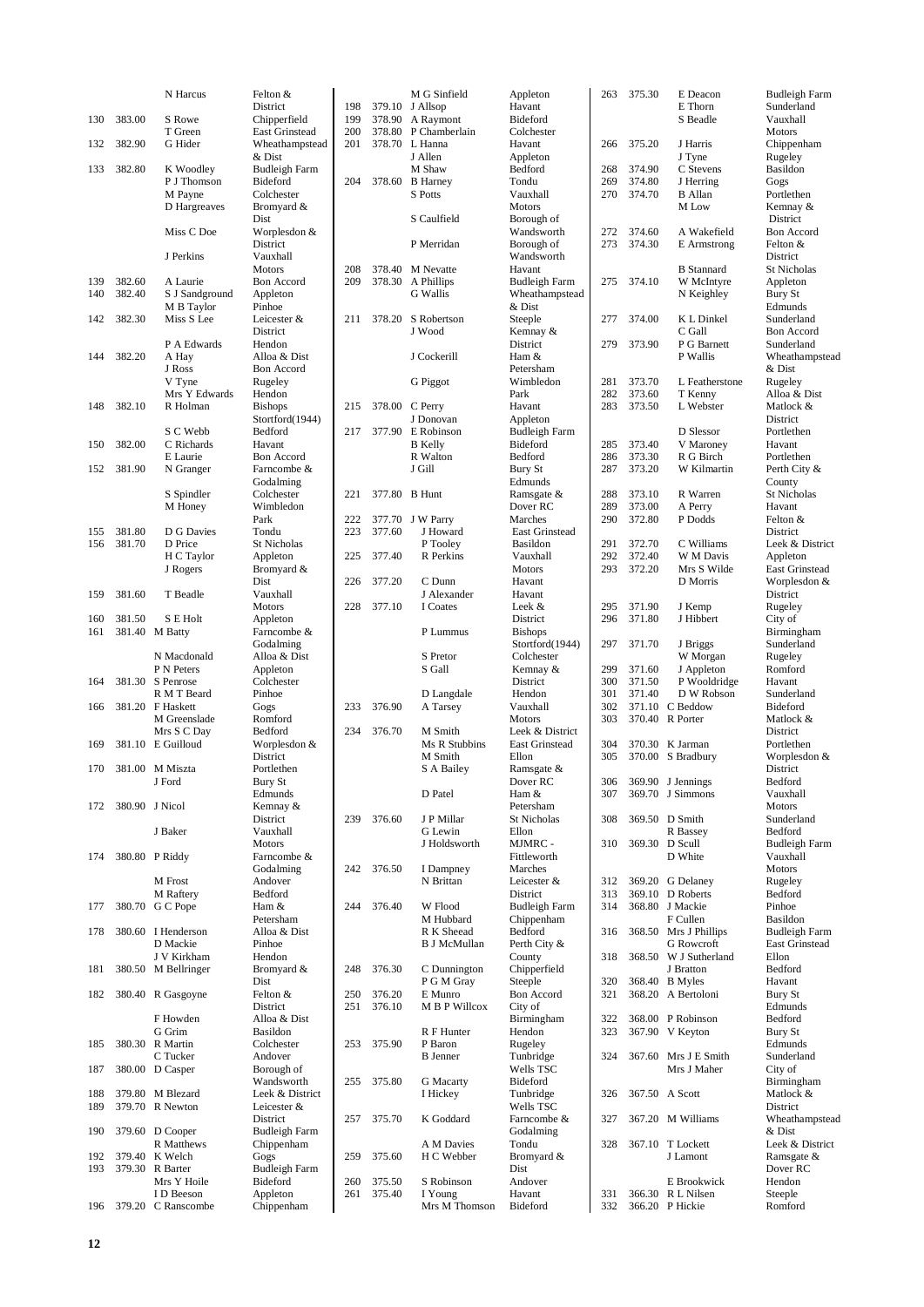| 333 | 366.00 | N Steele        | Alloa & Dist         |
|-----|--------|-----------------|----------------------|
|     |        | P Jenkins       | Hendon               |
| 335 | 365.90 | M G Lappin      | Appleton             |
| 336 | 365.40 | Mrs M Bayley    | City of              |
|     |        |                 | Birmingham           |
|     |        | G Hill          | Vauxhall             |
|     |        |                 | <b>Motors</b>        |
| 338 | 364.50 | M Mercer        | Addiscombe           |
| 339 | 364.40 | P Chatfield     | Felton &             |
|     |        |                 | <b>District</b>      |
| 340 | 363.80 | I Brien         | Ramsgate &           |
|     |        |                 | Dover RC             |
| 341 | 363.70 | J H Munro       | Steeple              |
| 342 | 363.40 | J R Taylor      | Appleton             |
| 343 | 363.00 | G Farquhar      | Wheathampstead       |
|     |        |                 | & Dist               |
| 344 | 362.80 | I G Gray        | Perth City &         |
|     |        |                 | County               |
| 345 | 362.50 | Ms H Bottrill   | Rugeley              |
| 346 | 361.70 | M Johnstone     | Ellon                |
| 347 | 361.50 | G A Smith       | Sunderland           |
|     |        | L Barr          | Bedford              |
| 349 | 361.10 | K Darnell       | <b>Bishops</b>       |
|     |        |                 | Stortford(1944)      |
| 350 | 360.70 | M Lawrence      | Chippenham           |
| 351 | 359.90 | <b>B</b> Parker | Chipperfield         |
| 352 | 359.20 | <b>G</b> Watt   | Worplesdon &         |
|     |        |                 | <b>District</b>      |
| 353 | 359.10 | D Sims          | Matlock &            |
|     |        |                 | <b>District</b>      |
| 354 | 358.30 | <b>K</b> Hakes  | Andover              |
| 355 | 356.70 | S Tarsey        | Vauxhall             |
|     |        |                 | <b>Motors</b>        |
| 356 | 356.10 | R P Hockley     | <b>St Nicholas</b>   |
| 357 | 356.10 | M Dobie         | Andover              |
| 358 | 355.80 | R Willis        | <b>Bishops</b>       |
|     |        |                 | Stortford(1944)      |
| 359 | 354.30 | A W Wilson      | Bedford              |
| 360 | 351.80 | Mrs K L Hockley | <b>St Nicholas</b>   |
| 361 | 346.20 | R H Whiting     | <b>St Nicholas</b>   |
| 362 | 345.10 | J Youngman      | Romford              |
| 363 | 344.80 | R French        | <b>Budleigh Farm</b> |
| 364 | 344.20 | A Begley        | Downshire            |
| 365 | 341.70 | P Rivers        | Vauxhall             |
|     |        |                 | <b>Motors</b>        |
|     |        |                 |                      |

The following is the National Ranking list of shooters in the **Scottish League 2018 (Comp. 101)**To qualify for inclusion in the list, the shooter must have been credited with a score in all 10 rounds of the League. A total of 63 shooters fired cards in the league, of whom 55 qualified for inclusion in the ranking.

| 1                       | 392.60    | I Shanks          | <b>Bon Accord</b> |
|-------------------------|-----------|-------------------|-------------------|
| $\overline{2}$          | 392.30    | J Cole-Hamilton   | <b>Bon Accord</b> |
| 3                       | 391.50    | D McIntosh        | Alloa & Dist      |
| $\overline{\mathbf{4}}$ | 391.10    | K Greenaway       | Perth City &      |
|                         |           |                   | County            |
| 5                       | 390.80    | R Macleod         | Alloa & Dist      |
|                         |           | <b>G</b> Mortimer | Kemnay &          |
|                         |           |                   | <b>District</b>   |
| 7                       | 390.70    | J Latimer         | <b>Bon Accord</b> |
| 8                       | 390.40    | R Simpson         | Alloa & Dist      |
| 9                       | 389.80    | S Bruce           | Alloa & Dist      |
| 10                      | 388.10    | S Gemmell         | Perth City &      |
|                         |           |                   | County            |
|                         | 11 386.60 | J Brown           | Alloa & Dist      |
|                         | 12 386.30 | T Hodgson         | Alloa & Dist      |
|                         | 13 385.90 | R McAlpine        | <b>Bon Accord</b> |
|                         | 14 385.00 | R Thomson         | Alloa & Dist      |
|                         | 15 384.90 | C Ogle            | Alloa & Dist      |
|                         | 16 384.70 | A Dove            | Watsonian         |
|                         |           | W A Copland       | Ellon             |
|                         | 18 384.30 | K Silver          | <b>Bon Accord</b> |
|                         | 19 383.90 | R Law             | Alloa & Dist      |
|                         | 20 383.60 | N Stofberg        | Bon Accord        |
|                         | 21 383.00 | <b>G</b> Brand    | Banchory          |
|                         | 22 382.60 | E Laurie          | <b>Bon Accord</b> |
|                         | 23 382.40 | A Laurie          | <b>Bon Accord</b> |
|                         | 24 382.20 | A Hay             | Alloa & Dist      |
|                         | 25 381.50 | I Thomson         | Watsonian         |
|                         | 26 381.50 | J Ross            | <b>Bon Accord</b> |
|                         | 27 381.40 | N Macdonald       | Alloa & Dist      |
|                         | 28 381.00 | M Miszta          | Portlethen        |
|                         | 29 380.60 | I Henderson       | Alloa & Dist      |
|                         | 30 380.40 | F Howden          | Alloa & Dist      |
|                         |           |                   |                   |

|                |                     | R Bryce-Stafford                             | Watsonian                     |
|----------------|---------------------|----------------------------------------------|-------------------------------|
|                | 32 379.20           | R Dove                                       | Watsonian                     |
| 33             | 377.90              | M Duncan                                     | Banchory                      |
|                | 34 376.70           | M Smith                                      | Ellon                         |
|                | 35 376.60           | G Lewin                                      | Ellon                         |
|                | 36 376.40           | <b>B J McMullan</b>                          | Perth City &                  |
|                |                     |                                              | County                        |
| 37             | 375.70              | E Munro                                      | <b>Bon Accord</b>             |
|                | 38 375.10           | A Fletcher                                   | Banchory                      |
|                |                     | S Dingle                                     | Kemnay &                      |
|                |                     |                                              | District                      |
|                | 40 374.60           | A Wakefield                                  | <b>Bon Accord</b>             |
| 41             | 374.50              | C Esson                                      | Banchory                      |
|                | 42 374.50           | <b>B</b> Allan                               | Portlethen                    |
| 44             | 43 374.00<br>373.90 | C Gall<br>A Barnard                          | <b>Bon Accord</b><br>Kemnay & |
|                |                     |                                              | District                      |
|                | 45 373.80           | T Kenny                                      | Alloa & Dist                  |
|                | 46 373.50           | D Slessor                                    | Portlethen                    |
| 47             | 373.30              | R G Birch                                    | Portlethen                    |
|                | 48 373.20           | W Kilmartin                                  | Perth City &                  |
|                |                     |                                              | County                        |
| 49             | 371.40              | G Neil                                       | Watsonian                     |
|                | 50 370.30           | K Jarman                                     | Portlethen                    |
| 51             | 368.50              | W J Sutherland                               | Ellon                         |
| 52             | 366.00              | N Steele                                     | Alloa & Dist                  |
| 53             | 362.80              | I G Gray                                     | Perth City &                  |
|                |                     |                                              | County                        |
| 54             | 361.70              | M Johnstone                                  | Ellon                         |
| 55             | 351.00              | T Grundey                                    | Kemnay &                      |
|                |                     |                                              | District                      |
|                |                     |                                              |                               |
|                |                     | The following is the National Ranking list   |                               |
|                |                     | of shooters in the Veterans League 2018      |                               |
|                |                     | (Comp. 105) To qualify for inclusion in the  |                               |
|                |                     |                                              |                               |
|                |                     | list, the shooter must have been credited    |                               |
|                |                     | with a score in all 10 rounds of the League. |                               |
|                |                     |                                              |                               |
|                |                     | A total of 64 shooters fired cards in the    |                               |
|                |                     |                                              |                               |
|                |                     | league, of whom 55 qualified for inclusion   |                               |
|                | in the ranking      |                                              |                               |
|                |                     |                                              |                               |
| 1              | 392.60              | I Shanks                                     | <b>Bon Accord</b>             |
| $\overline{c}$ | 392.30              | J Cole-Hamilton                              | <b>Bon Accord</b>             |
| 3              | 391.10              | K Greenaway                                  | Perth City &                  |
|                |                     |                                              | County                        |
| 4              | 390.60              | R Loughridge                                 | Andover                       |
| 5              | 389.50              | M Arnstein                                   | Appleton                      |
| 6              | 389.20              | P Strong                                     | Andover                       |
| 7<br>8         | 389.10<br>389.00    | J A Duguid<br><b>G</b> Meadows               | Bedford<br>Appleton           |
| 9              | 388.20              | J Cornish                                    | Andover                       |
| 10             | 386.00              | R McAlpine                                   | Bon Accord                    |
| 11             | 385.80              | J Hutchings                                  | Bideford                      |
| 12             | 385.70              | M Lee                                        | Staveley                      |
| 13             | 385.40              | M Brain                                      | <b>East Grinstead</b>         |
| 14             | 384.70              | D J Swain                                    | Wheathampstead                |
|                |                     |                                              | & Dist                        |
| 15             | 384.20              | P Paton                                      | North Walsham                 |
| 16             | 384.10              | P B Noakes                                   | Pinhoe                        |
| 17             | 383.20              | Dr R C Carter                                | Bedford                       |
| 18             | 382.90              | G Hider                                      | Wheathampstead                |
|                |                     |                                              | & Dist                        |
| 19             | 382.70              | P J Thomson                                  | Bideford                      |
| 20             | 382.40              | M B Taylor                                   | Pinhoe                        |
| 21             | 382.00              | K P Bramham                                  | Staveley                      |
| 22             | 381.40              | N Peters                                     | Appleton                      |
| 23             | 381.30              | R M T Beard                                  | Pinhoe                        |
| 24             | 381.20              | M Greenslade                                 | Romford                       |
| 25             | 381.10              | P Rand                                       | North Walsham                 |
| 26             | 381.00              | C Cain                                       | North Walsham                 |
|                |                     | J Grove                                      | Bromyard &                    |
|                |                     |                                              | Dist                          |
| 28             | 380.90              | J Baker                                      | Vauxhall                      |
|                |                     |                                              | Motors                        |
| 29<br>30       | 379.40<br>379.30    | J R Osborn<br>Mrs Y Hoile                    | Staveley<br>Bideford          |

35 377.30 R Heath

36 375.80 G Macarty<br>37 375.50 H C Webber

38 375.40 Mrs M Thomson

Drayton

Motors<br>Market

Drayton

Bromyard & Dist

B Kelly<br>
R Walton Bedford<br>
Bedford

R Walton 377.40 R Perkins Vauxhall

| 39             | 375.30 | E Thorn                                          | Sunderland            |  |  |
|----------------|--------|--------------------------------------------------|-----------------------|--|--|
| 40             | 374.90 | C Stevens                                        | Basildon              |  |  |
| 41             | 373.90 | P G Barnett                                      | Sunderland            |  |  |
| 42             | 373.80 | P Wallis                                         | Wheathampstead        |  |  |
|                |        |                                                  | & Dist                |  |  |
| 43             | 373.10 | W Kilmartin                                      | Perth City &          |  |  |
|                |        |                                                  | County                |  |  |
| 44             | 371.60 | Mrs P J Webber                                   | Bromyard &            |  |  |
|                |        |                                                  | Dist                  |  |  |
|                |        | J Appleton                                       | Romford               |  |  |
| 46             | 369.90 | J Jennings                                       | <b>Bedford</b>        |  |  |
| 47             | 369.50 | R Bassey                                         | <b>Bedford</b>        |  |  |
| 48             | 369.30 | D White                                          | Vauxhall              |  |  |
|                |        |                                                  | <b>Motors</b>         |  |  |
| 49             | 368.80 | F Cullen                                         | Basildon              |  |  |
| 50             | 368.50 | <b>G</b> Rowcroft                                | <b>East Grinstead</b> |  |  |
| 51             | 367.90 | P Waghorn                                        | Basildon              |  |  |
| 52             | 365.00 | Mrs M Woods                                      | Hampton               |  |  |
| 53             | 364.00 | G A Smith                                        | Sunderland            |  |  |
| 54             | 361.40 | D Cameron                                        | Hampton               |  |  |
| 55             | 345.10 | J Youngman                                       | Romford               |  |  |
|                |        |                                                  |                       |  |  |
|                |        | The following is the National Ranking list       |                       |  |  |
|                |        | of shooters in the <b>Any-Sights League 2018</b> |                       |  |  |
|                |        | (Comp. 102) To qualify for inclusion in the      |                       |  |  |
|                |        | list, the shooter must have been credited        |                       |  |  |
|                |        |                                                  |                       |  |  |
|                |        | with a score in all 10 rounds of the League.     |                       |  |  |
|                |        | A total of 76 shooters fired cards in the        |                       |  |  |
|                |        | league, of whom 73 qualified for inclusion       |                       |  |  |
| in the ranking |        |                                                  |                       |  |  |

| 1              | 395.00 | N J Almond        | Appleton            |
|----------------|--------|-------------------|---------------------|
|                |        | S L Green         | Appleton            |
| 3              | 394.10 | P Strong          | Andover             |
| $\overline{4}$ | 392.70 | R Fowke           | Andover             |
| 5              | 392.60 | I Shanks          | <b>Bon Accord</b>   |
| 6              | 392.30 | A W Byrne         | Llantrisant &<br>CС |
| 7              | 391.60 | T Kidner          | <b>Bon Accord</b>   |
| 8              | 391.30 | J A Duguid        | Bedford             |
|                |        | W McIntyre        | Appleton            |
| 10             | 391.10 | J Latimer         | <b>Bon Accord</b>   |
| 11             | 391.10 | S C Webb          | Bedford             |
| 12             | 390.90 | P N Peters        | Appleton            |
| 13             | 390.80 | A Pidcock         | Matlock &           |
|                |        |                   | District            |
|                |        | M A Parry         | Appleton            |
| 15             | 390.50 | R McAlpine        | <b>Bon Accord</b>   |
| 16             | 390.40 | R Taylor          | Borough of          |
|                |        |                   | Wandsworth          |
| 17             | 390.30 | J Cornish         | Andover             |
| 18             | 389.90 | M Arnstein        | Appleton            |
|                |        | P Chamberlain     | Colchester          |
| 20             | 389.80 | I Jones           | Appleton            |
| 21             | 389.70 | H C Taylor        |                     |
| 22             | 389.50 | H Matheson        | Appleton<br>MJMRC - |
|                |        |                   |                     |
|                |        |                   | Fittleworth         |
| 23             | 389.30 | S L Bond          | Appleton            |
| 24             | 389.20 | M Shaw            | Bedford             |
| 25             | 389.00 | R Hackshall       | Colchester          |
| 26             | 388.90 | C E T Allan       | <b>Bon Accord</b>   |
| 27             | 388.40 | W Baird           | Havant              |
| 28             | 388.00 | R French          | MJMRC -             |
|                |        |                   | Fittleworth         |
| 29             | 387.80 | <b>B</b> J Machin | Leek & District     |
|                |        | D Swain           | Bedford             |
| 31             | 387.80 | W E Phelps        | Llantrisant &       |
|                |        |                   | C <sub>C</sub>      |
| 32             | 387.60 | P Edwards         | Hendon              |
| 33             | 387.30 | R Pook            | MJMRC -             |
|                |        |                   | Fittleworth         |
| 34             | 387.10 | J Marchant        | Bedford             |
| 35             | 386.80 | T Smith           | Colchester          |
| 36             | 386.30 | T Newey           | Leek & District     |
|                |        | <b>B</b> Fenge    | Farncombe &         |
|                |        |                   | Godalming           |
| 38             | 384.30 | R Large           | Colchester          |
| 39             | 384.00 | D Dunstall        | MJMRC -             |
|                |        |                   | Fittleworth         |
| 40             | 383.30 | C Richards        | Havant              |
|                |        | N Granger         | Farncombe &         |
|                |        |                   | Godalming           |
| 42             | 383.30 | P Russell-Wilks   | Borough of          |
|                |        |                   | Wandsworth          |
| 43             | 383.20 | M Ehresmann       | Hendon              |
| 44             | 383.00 | A N Gibbons       | Appleton            |
| 45             | 382.90 | D Smith           | Colchester          |
|                |        |                   |                     |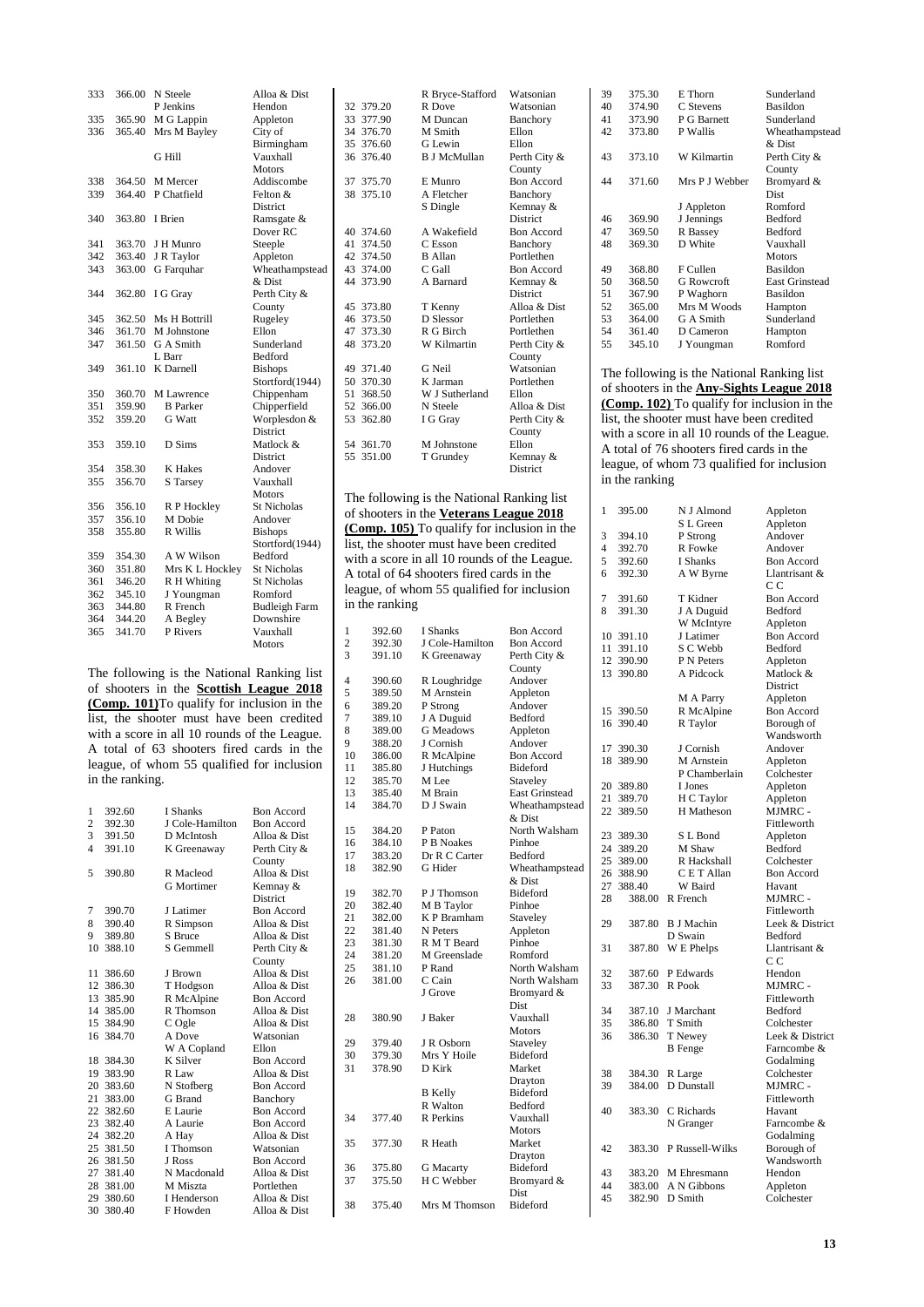| 46 | 382.80 | D Playle         | Llantrisant &<br>C <sub>C</sub> |
|----|--------|------------------|---------------------------------|
| 47 | 382.70 | G Walker         | Borough of                      |
|    |        |                  | Wandsworth                      |
| 48 | 382.40 | D Conway         | Matlock &                       |
|    |        |                  | District                        |
| 49 | 382.20 | I Coates         | Leek & District                 |
| 50 | 381.00 | N Benfield       | Andover                         |
| 51 | 380.60 | G Dixon          | Havant                          |
|    |        | M Honey          | Wimbledon                       |
|    |        |                  | Park                            |
| 53 | 380.30 | J Allsop         | Havant                          |
|    |        | R C Pateman      | Borough of                      |
|    |        |                  | Wandsworth                      |
| 55 | 380.20 | Y Edwards        | Hendon                          |
| 56 | 380.10 | J Kirkham        | Hendon                          |
| 57 | 378.80 | P Merridan       | Borough of                      |
|    |        |                  | Wandsworth                      |
| 58 | 378.60 | A Bell           | Andover                         |
| 59 | 378.40 | D Cobb           | Wimbledon                       |
|    |        |                  | Park                            |
| 60 | 376.40 | A Germain        | Llantrisant &                   |
|    |        |                  | C C                             |
| 61 | 376.20 | J Daniels        | Farncombe &                     |
|    |        |                  | Godalming                       |
| 62 | 375.80 | <b>B</b> Wilson  | Leek & District                 |
| 63 | 375.30 | D Sims           | Matlock &                       |
|    |        |                  | District                        |
| 64 | 375.20 | A Garcia-Deleito | Farncombe &                     |
|    |        |                  | Godalming                       |
| 65 | 375.10 | A Scott          | Matlock &                       |
|    |        |                  | <b>District</b>                 |
| 66 | 373.90 | G Eagling        | Hendon                          |
| 67 | 373.20 | R I M Thomas     | Llantrisant &                   |
|    |        |                  | C C                             |
| 68 | 371.50 | <b>B</b> Page    | Wimbledon                       |
|    |        |                  | Park                            |
| 69 | 369.70 | J Stephens       | MJMRC -                         |
|    |        |                  | Fittleworth                     |
| 70 | 369.30 | K Ealey          | Wimbledon                       |
|    |        |                  | Park                            |
|    |        | <b>B</b> Timms   | Wimbledon                       |
|    |        |                  | Park                            |
| 72 | 366.20 | A Baskerville    | Leek & District                 |
| 73 | 365.50 | R Remington      | Farncombe &                     |
|    |        |                  | Godalming                       |

## **50 Metre or 50 Yard Rifle**

The following is the National Ranking list of shooters in the **50 Yard or 50 M League 2018 (Comp.103)**To qualify for inclusion in the list, the shooter must have been credited with a score in all 10 rounds of the League. A total of 345 shooters fired cards in the league, of whom 295 qualified for inclusion in the ranking

| 1              | 399.33 | P D Parker      | <b>St Austell</b>     |
|----------------|--------|-----------------|-----------------------|
| $\overline{c}$ | 397.11 | S L Green       | Appleton              |
| $\overline{3}$ | 396.56 | J Pugsley       | Budleigh Farm         |
| $\overline{4}$ | 395.89 | Mrs L Jones     | <b>Bookham</b>        |
| 5              | 395.44 | D W F Phelps    | Llantrisant &         |
|                |        |                 | C C                   |
| 6              | 395.00 | M Szymankiewicz | Andover               |
| 7              | 394.89 | M Guille        | Havant                |
| 8              | 394.44 | R Shaw          | Easingwold            |
|                |        | J Cole-Hamilton | <b>Bon Accord</b>     |
| 10             | 394.33 | N J Almond      | Appleton              |
| 11             | 394.22 | I Shanks        | <b>Bon Accord</b>     |
| 12             | 394.00 | K Ridgway       | Worplesdon            |
|                |        | R Fowke         | Andover               |
| 14             | 393.89 | G Webb          | Romford               |
| 15             | 393.67 | S Bruce         | Alloa & Dist          |
| 16             | 393.56 | M Sinclair      | Alloa & Dist          |
|                |        | C Ingram        | Romford               |
| 18             | 393.56 | R Wilson        | Shanklin              |
| 19             | 393.22 | J A Duguid      | <b>Bedford</b>        |
| 20             | 393.00 | R Macleod       | Alloa & Dist          |
|                |        | D Chick         | Andover               |
| 22             | 392.78 | W F Brown       | Chobham &             |
|                |        |                 | District              |
| 23             | 392.67 | N J Day         | <b>Bedford</b>        |
| 24             | 392.56 | A Meyers        | <b>East Grinstead</b> |
| 25             |        | D A McIntosh    | Alloa & Dist          |
| 26             | 392.44 | D Farmer        | Havant                |
| 27             | 392.22 | J Latimer       | <b>Bon Accord</b>     |
|                |        |                 |                       |

| 28         | 392.11           | D J Lake                     | Romford                                    |
|------------|------------------|------------------------------|--------------------------------------------|
| 29         | 392.00           | <b>B</b> Barnes              | Chobham &<br>District                      |
| 30         | 391.89           | T Noar                       | <b>St Nicholas</b>                         |
| 31         | 391.78           | R Loughridge                 | Andover                                    |
| 32         |                  | H Matheson                   | MJMRC -                                    |
| 33         | 391.67           | D Beere-Waldram              | Fittleworth<br>Havant                      |
| 34         |                  | R Simpson                    | Alloa & Dist                               |
| 35         |                  | R Taylor                     | Borough of                                 |
| 36         | 391.56           | Z Bruce                      | Wandsworth<br>Andover                      |
| 37         |                  | R Dowling                    | MJMRC -                                    |
|            |                  |                              | Fittleworth                                |
| 38         | 391.44           | T Wilde                      | <b>East Grinstead</b>                      |
| 39         |                  | A W Byrne                    | Llantrisant &<br>СC                        |
| 40         | 391.11           | A Whittall                   | Shanklin                                   |
| 41         | 391.00           | J Smith                      | Colchester                                 |
| 42         |                  | G A Meadows                  | Appleton                                   |
| 43<br>44   | 390.89           | S Harris<br><b>G</b> Moffatt | Chippenham<br>Andover                      |
| 45         |                  | Mrs W L Foith                | Bedford                                    |
| 46         | 390.78           | P Scanlan                    | Romford                                    |
| 47         | 390.67           | A Pamment                    | Colchester                                 |
| 48<br>49   | 390.56           | W P Baird<br>S Baker         | Havant<br>Easingwold                       |
| 50         | 390.44           | A C Stewart                  | Appleton                                   |
| 51         |                  | M J Scrivens                 | Chobham &                                  |
|            |                  |                              | District                                   |
| 52<br>53   | 390.33<br>390.22 | D Cowen<br>T Hodgson         | Shanklin<br>Alloa & Dist                   |
| 54         |                  | I Pettett                    | Worplesdon                                 |
| 55         | 390.11           | N Clark                      | Chippenham                                 |
| 56         |                  | D Swain                      | Bedford                                    |
| 57<br>58   | 390.00<br>389.89 | A Fearn<br>Mrs S McIntosh    | Colchester<br>Alloa & Dist                 |
| 59         |                  | R White                      | Appleton                                   |
| 60         | 389.67           | M Newman                     | Budleigh Farm                              |
| 61         | 389.56<br>389.44 | G Scruton                    | Havant                                     |
| 62<br>63   |                  | J Nichols<br>L Agates        | Budleigh Farm<br>Pinhoe                    |
| 64         | 389.22           | S Crowther                   | Staveley                                   |
| 65         |                  | M Arnstein                   | Appleton                                   |
| 66<br>67   | 389.11<br>389.00 | P J Stanley<br>D Glover      | Appleton                                   |
| 68         | 388.89           | M Lee                        | Rugeley<br>Staveley                        |
| 69         | 388.78           | K Thomas                     | Easingwold                                 |
| 70         |                  | A Wyspianski                 | Hendon                                     |
| 71<br>72   | 388.56           | J Dummer<br>S Price          | Appleton<br>Tondu                          |
| 73         | 388.44           | M Buttery                    | Rugeley                                    |
| 74         | 388.22           | M Brain                      | East Grinstead                             |
| 75         |                  | P Terry                      | MJMRC -<br>Fittleworth                     |
| 76         | 388.11           | R McAlpine                   | <b>Bon Accord</b>                          |
| 77         | 387.89           | P Wright                     | Staveley                                   |
| 78         | 387.67           | N Davis                      | Havant                                     |
| 79<br>80   |                  | T Hammond<br>S Bold          | Bookham                                    |
| 81         | 387.44<br>387.33 | C T Harris                   | Worplesdon<br>Llantrisant &                |
|            |                  |                              | CС                                         |
| 82         |                  | R French                     | MJMRC -                                    |
| 83         | 387.22           | <b>B</b> Stubbins            | Fittleworth<br>Staveley                    |
| 84         |                  | E Guilloud                   | Worplesdon                                 |
| 85         | 387.11           | D Price                      | St Nicholas                                |
| 86         | 387.00           | H C Taylor                   | Appleton                                   |
| 87<br>88   | 386.80           | K Silver<br>J Hutchings      | <b>Bon Accord</b><br><b>Bideford</b>       |
| 89         | 386.78           | R Hackshall                  | Colchester                                 |
| 90         | 386.67           | J O'Connell                  | Chobham &                                  |
|            |                  |                              | District                                   |
| 91<br>92   | 386.56           | C E T Allan<br>D White       | <b>Bon Accord</b><br><b>East Grinstead</b> |
| 93         |                  | M J Lowe                     | Appleton                                   |
| 94         | 386.44           | P Jones                      | Bookham                                    |
| 95         |                  | T Green                      | East Grinstead                             |
| 96<br>97   | 386.22<br>386.11 | Miss C Doe<br>A Nevatte      | Worplesdon<br>Havant                       |
| 98         | 386.00           | S Stolarski                  | Hampton                                    |
| 99         |                  | S Dixon                      | Alloa & Dist                               |
| 100        | 385.78           | Ms K Butler                  | Chippenham                                 |
| 101<br>102 | 385.67           | R Barter<br>M Ehresmann      | Budleigh Farm<br>Hendon                    |
| 103        | 385.56           | P Dean                       | Chipperfield                               |
| 104        |                  | R Law                        | Alloa & Dist                               |
| 105<br>106 | 385.44           | N Stofberg                   | <b>Bon Accord</b>                          |
|            | 385.11           | W E Phelps                   | Llantrisant &<br>C C                       |
|            |                  |                              |                                            |

| 107        |                  | Mrs S C Day                | Bedford                 |
|------------|------------------|----------------------------|-------------------------|
| 108        | 385.00           | P O'Donnell                | City of Oxford          |
| 109        | 384.89           | J Newton                   | Pinhoe                  |
| 110        |                  | Ms S M Sharp               | <b>Bon Accord</b>       |
|            |                  |                            |                         |
| 111        | 384.70           | Mrs V Holme                | Down                    |
|            |                  |                            | Hatherley               |
| 112        | 384.67           | R Barclay                  | Downshire               |
| 113        |                  | C J Holt                   | <b>St Nicholas</b>      |
| 114        |                  | C Cusack                   | City of Oxford          |
|            |                  |                            |                         |
| 115        | 384.50           | F Teagle                   | City of Truro           |
| 116        | 384.44           | T Edwards                  | Easingwold              |
| 117        |                  | M Evans                    | <b>Bristol Invicta</b>  |
| 118        | 384.22           | M J Farrow                 | Appleton                |
| 119        | 383.78           | S Clark                    | Hampton                 |
|            |                  |                            | Basildon                |
| 120        |                  | K Walmsley                 |                         |
| 121        |                  | J V Kirkham                | Hendon                  |
| 122        | 383.70           | A Hay                      | Alloa & Dist            |
| 123        | 383.67           | C Ogle                     | Alloa & Dist            |
| 124        | 383.56           | <b>G</b> Matta             | St Austell              |
| 125        | 383.44           | W P Hammond                | St Austell              |
|            |                  |                            |                         |
| 126        | 383.40           | E Stokes                   | Havant                  |
| 127        | 383.33           | A Germain                  | Llantrisant &           |
|            |                  |                            | СC                      |
| 128        |                  | S C Webb                   | Bedford                 |
| 129        | 383.22           | C Richard                  | Havant                  |
|            |                  |                            | Romford                 |
| 130        |                  | M Greenslade               |                         |
| 131        | 383.11           | M Nevatte                  | Havant                  |
| 132        |                  | <b>R</b> Matthews          | Chippenham              |
| 133        | 383.10           | I Henderson                | Alloa & Dist            |
| 134        | 383.00           | M Payne                    | Colchester              |
|            |                  |                            |                         |
| 135        | 382.90           | <b>B</b> Kelly             | Bideford                |
| 136        | 382.78           | K A Ridley                 | Appleton                |
| 137        |                  | V Nilsen                   | Chobham &               |
|            |                  |                            | District                |
| 138        | 382.67           | G Quinn                    | Bedford                 |
|            |                  |                            |                         |
| 139        | 382.44           | C Tucker                   | Andover                 |
| 140        | 382.00           | R Cockayne                 | Leicester &             |
|            |                  |                            | District                |
| 141        | 381.89           | S Rowe                     | Chipperfield            |
| 142        | 381.78           | J Holdsworth               | MJMRC -                 |
|            |                  |                            |                         |
|            |                  |                            | Fittleworth             |
| 143        | 381.67           | <b>B</b> Heath             | Chipperfield            |
| 144        |                  | D G Davies                 | Tondu                   |
| 145        | 381.60           | <b>G</b> Thomas            | Marches                 |
| 146        | 381.56           | T Stubbins                 | Staveley                |
| 147        | 381.40           | C Hunter                   | Down                    |
|            |                  |                            |                         |
|            |                  |                            | Hatherley               |
| 148        | 381.33           | J Gaskell                  | <b>Bon Accord</b>       |
| 149        |                  | D Casper                   | Borough of              |
|            |                  |                            | Wandsworth              |
| 150        | 381.00           | M Frost                    | <b>Bristol Invicta</b>  |
| 151        | 380.70           |                            | City of Truro           |
|            |                  | S Lenney                   |                         |
| 152        | 380.67           | J Twyford                  | Croydon                 |
| 153        |                  | A Parker                   | Colchester              |
| 154        |                  | P Gladwin                  | <b>Basildon</b>         |
| 155        | 380.60           | D Collier                  | Marches                 |
| 156        | 380.56           | H Ranscombe                |                         |
|            |                  |                            | Chippenham              |
| 157        |                  | D Panchaud                 | Croydon                 |
| 158        |                  | S Evans                    | Rugeley                 |
| 159        | 380.50           | N Macdonald                | Alloa & Dist            |
| 160        | 380.33           | J Donovan                  | Appleton                |
| 161        | 380.11           | W Flood                    | <b>Budleigh Farm</b>    |
| 162        | 380.00           | J Wells                    | Hampton                 |
| 163        |                  | P R Hawkins                | Llantrisant &           |
|            |                  |                            |                         |
|            |                  |                            | C <sub>C</sub>          |
| 164        | 379.89           | P Chamberlain              | Colchester              |
| 165        |                  |                            |                         |
|            |                  |                            | Rugeley                 |
|            |                  | V Tyne                     |                         |
| 166        | 379.44           | P Cullen                   | Chippenham              |
| 167        | 379.40           | <b>T</b> Stiles            | Down                    |
|            |                  |                            | Hatherley               |
| 168        | 379.11           | J Hibbert                  | Chipperfield            |
| 169        | 379.10           | Y Hoile                    | Bideford                |
| 170        | 379.00           | P Watkiss                  |                         |
| 171        |                  |                            | Rugeley                 |
|            | 378.89           | Mrs L A Hammond St Austell |                         |
| 172        |                  | T Thomas                   | Tondu                   |
| 173        | 378.80           | C Dunn                     | Havant                  |
| 174        | 378.70           | J W Parry                  | Marches                 |
| 175        | 378.67           | J Henderson                | Havant                  |
| 176        | 378.56           |                            |                         |
|            |                  | A Chesney                  | Hampton                 |
| 177        |                  | S J McHugh                 | Appleton                |
| 178        |                  | <b>B</b> Keenan            | Tondu                   |
| 179        |                  | S Caulfield                | Borough of              |
|            |                  |                            | Wandsworth              |
| 180        | 378.44           | J Alexander                | Havant                  |
|            |                  |                            |                         |
| 181        |                  | D Langdale                 | Hendon                  |
| 182        | 378.40           | Mrs S Sutton               | City of Truro           |
| 183        | 378.33           | H L Temperley              | Appleton                |
| 184        | 378.22           | R Large                    | Colchester              |
| 185<br>186 | 378.11<br>378.00 | D Campbell<br>R Warren     | Banchory<br>St Nicholas |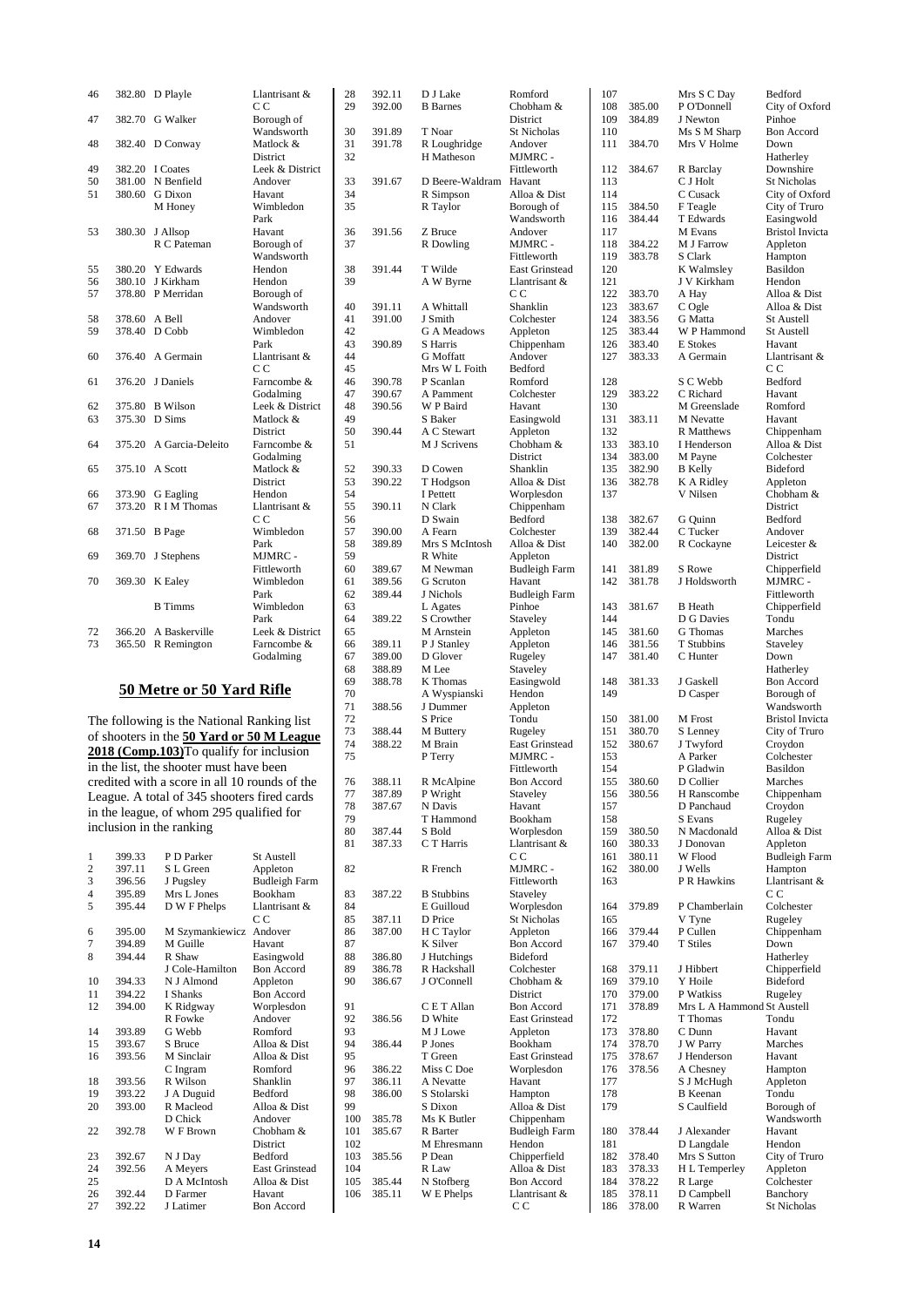| 187 | 377.70 | M Woods           | Havant               |
|-----|--------|-------------------|----------------------|
|     |        |                   |                      |
| 188 | 377.67 | L Featherstone    | Rugeley              |
| 189 |        | J Parker          | Andover              |
| 190 | 377.60 | Miss S Bennetts   | City of Truro        |
|     |        |                   |                      |
| 191 | 377.11 | R Conn            | Downshire            |
| 192 |        | W Morgan          | Rugeley              |
| 193 |        | R Atkinson        | Borough of           |
|     |        |                   |                      |
|     |        |                   | Wandsworth           |
| 194 | 377.10 | <b>G</b> Macarty  | Bideford             |
| 195 | 377.00 | D Hedges          | Croydon              |
|     |        |                   |                      |
| 196 |        | W M Davis         | Appleton             |
| 197 | 376.89 | M A Gardner       | Appleton             |
| 198 | 376.78 | L Grace           | Shanklin             |
|     |        |                   |                      |
| 199 | 376.56 | J Harris          | Chippenham           |
| 200 |        | R Stringer        | Romford              |
| 201 | 376.44 | E Thorn           | Sunderland           |
|     |        |                   |                      |
| 202 | 376.40 | Ms B Burnside     | Alloa & Dist         |
| 203 | 376.22 | A Livett          | Pinhoe               |
| 204 | 376.11 | G Kershaw         | Rugeley              |
|     |        |                   |                      |
| 205 | 375.90 | K Murkin          | Bideford             |
| 206 | 375.89 | D Love            | Llantrisant &        |
|     |        |                   | cс                   |
|     |        |                   |                      |
| 207 |        | <b>B</b> Stannard | St Nicholas          |
| 208 | 375.78 | R I M Thomas      | Llantrisant &        |
|     |        |                   | СC                   |
|     |        |                   |                      |
| 209 | 375.67 | P Ellis           | Llantrisant &        |
|     |        |                   | C.C                  |
| 210 |        | S Walmsley        | Basildon             |
|     |        |                   |                      |
| 211 | 375.44 | H Davies          | <b>Budleigh Farm</b> |
| 212 |        | D Cotton          | Havant               |
| 213 | 375.22 | T Madden          | <b>Budleigh Farm</b> |
|     |        |                   |                      |
| 214 | 375.11 | E Compton         | Appleton             |
| 215 | 375.00 | M Hubbard         | Chippenham           |
| 216 |        | P Baron           | Rugeley              |
|     |        |                   |                      |
| 217 | 374.89 | Mrs J Simcock     | Chipperfield         |
| 218 | 374.78 | V Butler          | Andover              |
| 219 | 374.67 | D Scull           | <b>Budleigh Farm</b> |
|     |        |                   |                      |
| 220 | 374.60 | P Gibson          | Marches              |
| 221 | 374.44 | C Tout            | Chippenham           |
| 222 | 374.22 | A Perry           | Havant               |
|     |        |                   |                      |
| 223 | 374.00 | J Kemp            | Rugeley              |
| 224 | 373.67 | D Hurrell         | Budleigh Farm        |
| 225 |        | G McHugh          | Appleton             |
|     |        |                   |                      |
| 226 | 373.44 | P Yeomans         | St Austell           |
| 227 | 373.33 | P Wooldrige       | Havant               |
| 228 |        |                   |                      |
|     |        | D Smith           | Sunderland           |
|     |        |                   |                      |
| 229 | 373.22 | R Bassey          | Bedford              |
|     |        |                   |                      |
| 230 | 373.10 | A Grimwade        | Marches              |
| 231 | 372.89 | D Roberts         | Bedford              |
| 232 | 372.78 | <b>B</b> Tonks    | Shanklin             |
|     |        |                   |                      |
| 233 | 372.00 | A Boothroyd       | Down                 |
|     |        |                   | Hatherley            |
| 234 | 371.89 | K L Dinkel        | Sunderland           |
|     |        |                   |                      |
| 235 |        | W A Shepherd      | <b>St Nicholas</b>   |
| 236 | 371.78 | C Gall            | <b>Bon Accord</b>    |
| 237 | 371.56 |                   | Banchory             |
|     |        | C Hart            |                      |
| 238 |        | N Blackwood       | Appleton             |
| 239 | 371.44 | L Nicholson       | Hendon               |
| 240 | 371.33 | M Lawrence        | Chippenham           |
|     |        |                   |                      |
| 241 | 371.30 | J Cresswell       | Down                 |
|     |        |                   | Hatherley            |
| 242 | 371.22 | R White           | <b>Budleigh Farm</b> |
| 243 |        | P Hickie          | Romford              |
|     |        |                   |                      |
| 244 | 371.00 | D H Campbell      | Banchory             |
| 245 | 370.67 | Ms K Barrett      | Hampton              |
| 246 | 370.56 | L Greenfield      | Basildon             |
|     |        |                   |                      |
| 247 | 369.78 | P Storton         | Bedford              |
| 248 | 369.00 | S Fiddler         | Leicester &          |
|     |        |                   | District             |
|     |        |                   |                      |
| 249 | 368.89 | Mrs M Woods       | Hampton              |
| 250 | 368.67 | D W Robson        | Sunderland           |
| 251 | 368.56 | J Appleton        | Romford              |
|     |        |                   |                      |
| 252 | 368.33 | J Wilshaw         | Chipperfield         |
| 253 | 367.11 | A Buttery         | Rugeley              |
| 254 | 367.00 | S B Harvey        | Budleigh Farm        |
|     |        |                   |                      |
| 255 | 366.89 | J Hopkins         | <b>Budleigh Farm</b> |
| 256 | 366.78 | D Reed            | Budleigh Farm        |
| 257 |        | J R Taylor        | Appleton             |
|     |        |                   |                      |
| 258 | 366.11 | G Delaney         | Rugeley              |
| 259 | 366.10 | N Steele          | Alloa & Dist         |
| 260 |        |                   | Croydon              |
|     | 365.78 | Mrs E Twyford     |                      |
| 261 | 365.22 | K Hayles          | Havant               |
| 262 | 365.00 | J Newman          | <b>Budleigh Farm</b> |
| 263 |        |                   |                      |
|     | 364.78 | M Kahn            | Colchester           |
| 264 | 364.67 | D Cameron         | Hampton              |
| 265 | 364.22 | M Arvidson        | St Nicholas          |
|     |        |                   |                      |
| 266 | 363.89 | J Hickson         | Chipperfield         |
| 267 | 362.78 | R Woodland        | Leicester &          |
|     |        |                   | District             |
| 268 | 361.56 | P Evans           | Rugeley              |

| 269 | 361.33 | N Munson         | Colchester             |
|-----|--------|------------------|------------------------|
| 270 | 361.22 | A Parker         | <b>St Nicholas</b>     |
| 271 | 360.78 | T Smith          | Croydon                |
| 272 |        | D Jefferson      | Leicester &            |
|     |        |                  | <b>District</b>        |
| 273 | 360.44 | J Williams       | <b>Budleigh Farm</b>   |
| 274 | 360.11 | P Willis         | Rugeley                |
| 275 | 358.78 | J Cox            | Rugeley                |
| 276 | 357.67 | <b>B</b> Parker  | Chipperfield           |
| 277 |        | M J Lewis        | Appleton               |
| 278 | 357.33 | L Wills          | <b>Budleigh Farm</b>   |
| 279 |        | D Nicholson      | Hampton                |
| 280 | 356.67 | J Teece          | <b>Bristol Invicta</b> |
| 281 | 356.22 | P Faber          | <b>Bon Accord</b>      |
| 282 | 355.67 | W Parker         | Appleton               |
| 283 | 355.22 | C Tait           | Appleton               |
| 284 | 354.00 | D Horder         | <b>Budleigh Farm</b>   |
| 285 | 353.67 | I Sime           | Borough of             |
|     |        |                  | Wandsworth             |
| 286 | 353.56 | P Durnin         | Leicester &            |
|     |        |                  | <b>District</b>        |
| 287 |        | P Baker          | <b>Bristol Invicta</b> |
| 288 | 353.44 | J Devine         | <b>Budleigh Farm</b>   |
| 289 | 352.78 | A Teece          | <b>Bristol Invicta</b> |
| 290 | 349.78 | <b>I</b> Stewart | Banchory               |
| 291 | 349.67 | C Stuart         | Banchory               |
| 292 | 348.22 | R H Whiting      | <b>St Nicholas</b>     |
| 293 | 342.89 | M Schopman       | <b>Budleigh Farm</b>   |
| 294 | 340.44 | J Youngman       | Romford                |
| 295 | 291.00 | R McIntyre       | <b>Budleigh Farm</b>   |
|     |        |                  |                        |
|     |        |                  |                        |

The following is the National Ranking list of shooters in the **50 Yard Metric League 2018 (Comp. 104)** To qualify for inclusion in the list, the shooter must have been credited with a score in all 10 rounds of the League. A total of 81 shooters fired cards in the league, of whom 62 qualified for inclusion in the ranking

| 1              | 199.80 | R M Fowke          | <b>Headley Park</b> |
|----------------|--------|--------------------|---------------------|
| $\overline{c}$ | 199.10 | A Pidcock          | Matlock &           |
|                |        |                    | District            |
| 3              | 198.80 | S Bold             | Worplesdon &        |
|                |        |                    | District            |
| 4              | 198.80 | S Burville         | Andover             |
| 5              | 198.70 | L Black            | <b>Headley Park</b> |
| 6              | 198.60 | N Verduyn          | Vauxhall            |
|                |        |                    | Motors              |
| 7              | 198.50 | P Guilloud         | Worplesdon &        |
|                |        |                    | District            |
| 8              | 198.40 | I Pettett          | Worplesdon &        |
|                |        |                    | District            |
| 9              | 198.20 | J O'Connell        | Chobham &           |
|                |        |                    | District            |
| 10             | 198.00 | I Cooper           | <b>Headley Park</b> |
| 11             | 198.00 | Mrs A Guilloud     | Worplesdon &        |
|                |        |                    | District            |
| 12             | 197.90 | E Guilloud         | Worplesdon &        |
|                |        |                    | District            |
| 13             | 197.70 | C Lawton           | <b>United Glass</b> |
| 14             | 197.70 | C Loughridge       | Andover             |
| 15             | 197.70 | D Lumsden          | Andover             |
| 16             | 197.40 | E Connell          | Appleton            |
| 17             | 197.10 | M Sinfield         | Appleton            |
| 18             | 197.10 | S C Webb           | Bedford             |
| 19             | 196.70 | J V Kirkham        | Hendon              |
| 20             | 196.60 | J Marchant         | Bedford             |
| 21             | 196.30 | C Richards         | Havant              |
| 22             | 196.30 | T Beadle           | Vauxhall            |
|                |        |                    | Motors              |
| 23             | 196.10 | J Allen            | Appleton            |
| 24             | 196.00 | A N Gibbons        | Appleton            |
| 25             | 196.00 | <b>R</b> Perkins   | Vauxhall            |
|                |        |                    | Motors              |
| 26             | 195.90 | <b>B</b> Gisbourne | <b>United Glass</b> |
| 27             | 195.90 | S Robinson         | Worplesdon &        |
|                |        |                    | District            |
| 28             | 195.70 | C Eyre             | Matlock &           |
|                |        |                    | District            |
| 29             | 195.50 | W Dugan            | <b>Headley Park</b> |
| 30             | 195.40 | J L Sandground     | Appleton            |
| 31             | 195.30 | C Gouch            | <b>United Glass</b> |
| 32             | 195.20 | Y P Edwards        | Hendon              |
| 33             | 194.90 | C Dunn             | Havant              |
| 34             | 194.70 | M Smith            | Ellon               |
| 35             | 194.30 | D Conway           | Matlock &           |
|                |        |                    | District            |
|                |        |                    |                     |

| 36 | 194.30 | R Porter            | Matlock &       |
|----|--------|---------------------|-----------------|
|    |        |                     | <b>District</b> |
| 37 | 194.10 | A Perry             | Havant          |
| 38 | 194.10 | S Bradbury          | Worplesdon &    |
|    |        |                     | <b>District</b> |
| 39 | 193.60 | V Maroney           | Havant          |
| 40 | 193.40 | I Shirra-Gibb       | Chobham &       |
|    |        |                     | <b>District</b> |
| 41 | 193.40 | R Bassey            | <b>Bedford</b>  |
| 42 | 193.40 | S Darbon            | Vauxhall        |
|    |        |                     | <b>Motors</b>   |
| 43 | 193.00 | N Prentice          | Ellon           |
| 44 | 192.90 | P Wooldridge        | Havant          |
| 45 | 192.20 | <b>K S Solomons</b> | Hendon          |
| 46 | 192.10 | <b>B</b> Myles      | Havant          |
| 47 | 192.00 | M Dobie             | Andover         |
| 48 | 192.00 | L Sweeney           | Vauxhall        |
|    |        |                     | Motors          |
| 49 | 191.40 | O Simmons           | Vauxhall        |
|    |        |                     | <b>Motors</b>   |
| 50 | 191.00 | D Sims              | Matlock &       |
|    |        |                     | <b>District</b> |
| 51 | 189.20 | A W Wilson          | <b>Bedford</b>  |
| 52 | 189.00 | N Stothard          | Matlock &       |
|    |        |                     | <b>District</b> |
| 53 | 188.80 | G Attenborough      | Vauxhall        |
|    |        |                     | <b>Motors</b>   |
| 54 | 188.10 | A W Shears          | Hendon          |
| 55 | 188.00 | W Parker            | Appleton        |
| 56 | 187.90 | P Morris            | Matlock &       |
|    |        |                     | District        |
| 57 | 187.80 | M J Lewis           | Appleton        |
| 58 | 187.50 | G Blanking          | Matlock &       |
|    |        |                     | <b>District</b> |
| 59 | 186.90 | C Tait              | Appleton        |
| 60 | 175.60 | C Bowron            | Ellon           |
| 61 | 175.00 | Miss S Hawkins      | Worplesdon &    |
|    |        |                     | <b>District</b> |
| 62 | 158.80 | J M Pitcher         | Appleton        |
|    |        |                     |                 |

The following is the National Ranking list of shooters in the **50M Individual League (Comp. 303)** To qualify for inclusion in the list, the shooter must have been credited with a score in all 10 rounds of the League. A total of 57 shooters fired cards in the league, of whom 43 qualified for inclusion in the ranking

| $\mathbf{1}$   | 393.80 | K D Bowley            | Hendon              |
|----------------|--------|-----------------------|---------------------|
| $\overline{c}$ | 393.00 | W F Brown             | Chobham             |
| 3              | 392.40 | D J W Butcher         | Woolpit             |
| $\overline{4}$ | 392.30 | R J Dowling           | Fittleworth         |
| 5              | 391.90 | J Latimer             | <b>Bon Accord</b>   |
| 6              | 391.00 | <b>S</b> Harris       | Chippenham          |
| 7              | 390.90 | Mrs W L Foith         | Bedford             |
| 8              | 390.40 | I Pettett             | Worplesdon          |
|                |        | D Swain               | <b>Bedford</b>      |
| 10             | 389.60 | D J Lemon             | Budleigh S.         |
| 11             | 388.20 | <b>G</b> Moffatt      | Windsor             |
| 12             | 387.60 | P C Richard           | Wick                |
| 13             | 387.00 | K Sinclair            | Met Police          |
|                |        | P <sub>B</sub> Noakes | Pinhoe              |
| 15             | 385.80 | I Cooper              | <b>Headley Park</b> |
| 16             | 385.70 | Ms S M Sharp          | <b>Bon Accord</b>   |
| 17             | 385.40 | M B Taylor            | Pinhoe              |
| 18             | 383.90 | K Walmsley            | Basildon            |
| 19             | 381.40 | N G Macdonald         | Bearsden            |
| 20             | 379.80 | P Gladwin             | <b>Basildon</b>     |
| 21             | 378.70 | J Howard              | E. Grinstead        |
| 22             | 378.50 | S Beadle              | Vauxhall RC         |
| 23             | 378.00 | Mrs Y P Edwards       | Hendon              |
|                |        | A Garcia-Deleito      | F&G                 |
| 25             | 377.10 | N L Morewood          | Cumberland          |
| 26             | 376.70 | <b>E</b> Thorn        | Sunderland          |
| 27             | 376.30 | P Kinmond             | Sunderland          |
| 28             | 375.90 | Mrs S Walmsley        | Basildon            |
| 29             | 375.40 | D Love                | Colbury             |
| 30             | 375.40 | M Hubbard             | Chippenham          |
|                |        | W M Pow               | Sunderland          |
| 32             | 374.60 | D Smith               | Sunderland          |
| 33             | 373.40 | D Roberts             | <b>Bedford</b>      |
| 34             | 372.50 | K L Dinkel            | Sunderland          |
| 35             | 371.30 | C Gall                | <b>Bon Accord</b>   |
| 36             | 370.40 | P Storton             | <b>Bedford</b>      |
| 37             | 370.20 | L Greenfield          | Basildon            |
| 38             | 369.30 | D W Robson            | Sunderland          |
|                |        |                       |                     |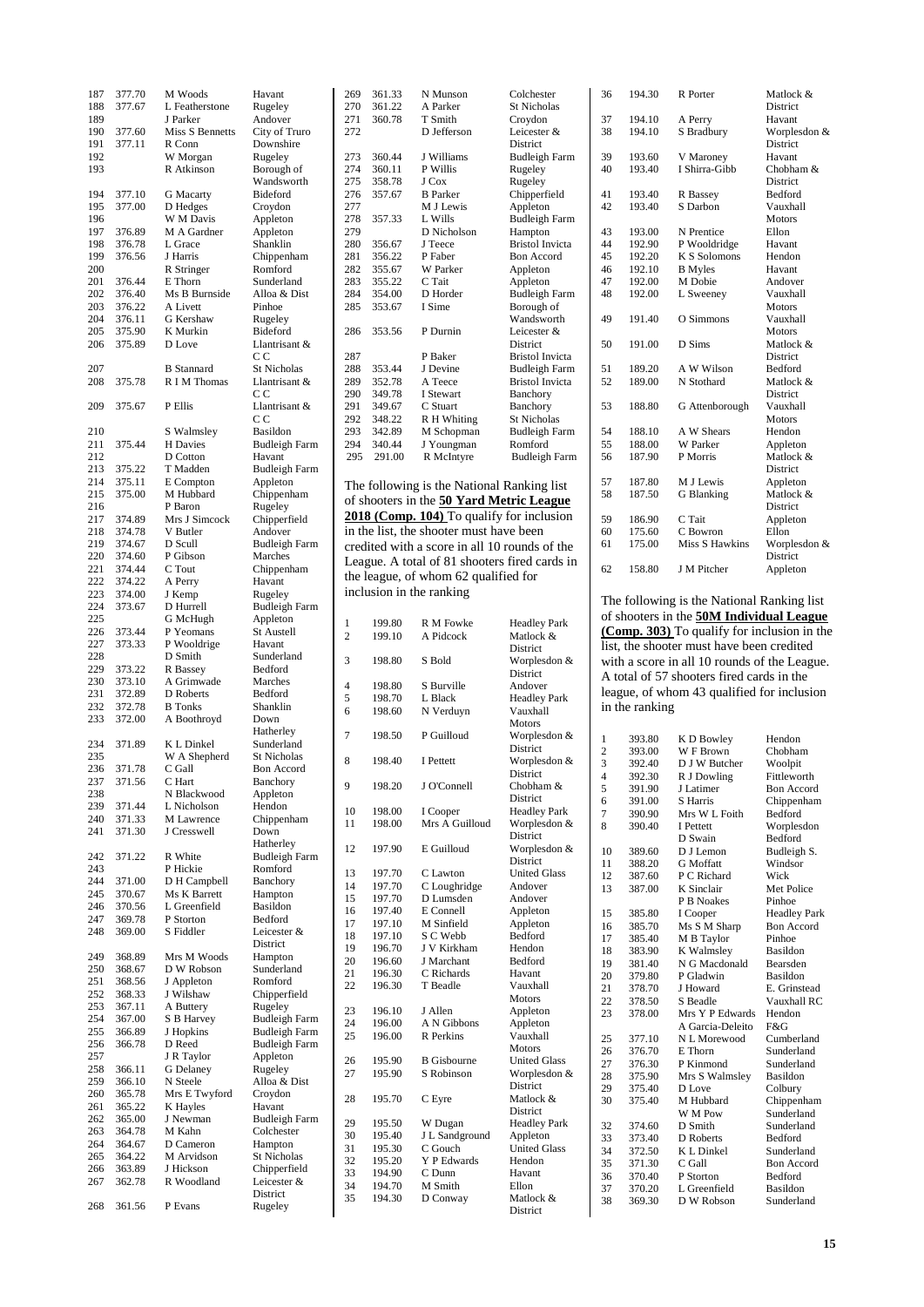| 39 | 369.20 | A Greenlees  | Sunderland      |
|----|--------|--------------|-----------------|
| 40 | 366.70 | K L J Hayles | Havant          |
|    |        | G A Smith    | Sunderland      |
| 42 | 346.60 | Ms L Sables  | <b>Bideford</b> |
| 43 | 345.10 | M Sables     | <b>Bideford</b> |

The following is the National Ranking list of shooters in the **Veterans Individual 50M League (Comp. 305)** To qualify for inclusion in the list, the shooter must have been credited with a score in all 10 rounds of the League. A total of 45 shooters fired cards in the league, of whom 43 qualified for inclusion in the ranking

| $\mathbf{1}$            | 394.20 | <b>I</b> Shanks   | <b>Bon Accord</b>  |
|-------------------------|--------|-------------------|--------------------|
| $\overline{c}$          | 393.00 | W F Brown         | Chobham            |
| $\overline{3}$          | 392.10 | J Emmerson        | Holmans            |
| $\overline{\mathbf{4}}$ | 390.60 | 1 D Swain         | <b>Bedford</b>     |
| 5                       | 390.00 | W P Baird         | Havant             |
| 6                       | 389.20 | <b>S B Waller</b> | Keelby             |
| 7                       | 389.00 | <b>B</b> L George | Gally Hill         |
| 8                       | 388.70 | R McAlpine        | <b>Bon Accord</b>  |
| 9                       | 388.40 | L. Smallbone      | E. Grins.          |
| 10                      | 387.30 | M Lee             | Staveley           |
| 11                      | 387.20 | E Guilloud        | Worplesdon         |
| 12                      | 385.70 | S M Sharp         | <b>Bon Accord</b>  |
| 13                      | 383.80 | A B Nokes         | Abergavenny        |
| 14                      | 383.10 | G Quinn           | Bedford            |
| 15                      | 381.70 | G Grim            | Basildon           |
| 16                      | 381.00 | H Ranscombe       | Chippenham         |
| 17                      | 380.30 | P Kermode         | Staveley           |
| 18                      | 380.20 | N Macdonald       | Bearsden           |
| 18                      | 380.20 | P Gladwin         | Basildon           |
| 20                      | 379.20 | P Cullen          | Chippenham         |
| 21                      | 378.90 | J Henderson       | Havant             |
| 22                      | 377.40 | K Goddard         | F. & G'ming        |
| 23                      | 377.20 | E Thorn           | Sunderland         |
| 24                      | 376.80 | J Millar          | <b>St Nicholas</b> |
| 25                      | 376.50 | <b>B</b> Roberts  | Hollybush          |
| 26                      | 376.00 | J Sims            | City of Oxford     |
| 27                      | 375.40 | D Love            | Colbury            |
| 28                      | 374.20 | J Buckley         | Bookham            |
| 29                      | 373.60 | <b>B</b> Timms    | Wimbledon          |
|                         |        |                   | Park               |
| 30                      | 373.50 | P Waghorn         | Basildon           |
| 31                      | 373.44 | A Bush            | Shelford           |
| 32                      | 372.50 | R Bassey          | Bedford            |
| 33                      | 371.30 | C Gall            | <b>Bon Accord</b>  |
| 34                      | 370.40 | P Storton         | Bedford            |
| 35                      | 370.20 | M Lawrence        | Chippenham         |
| 36                      | 368.00 | A Greenlees       | Sunderland         |
| 37                      | 367.17 | J Howie           | Sunderland         |
| 38                      | 366.70 | K L J Hayles      | Havant             |
| 39                      | 365.80 | K L Dinkel        | Sunderland         |
| 40                      | 364.63 | G A Smith         | Sunderland         |
| 41                      | 359.00 | A Boyles          | Chipperfield       |
| 42                      | 356.60 | M Newport         | Budleigh S.        |
| 43                      | 349.40 | M Melvin          | <b>Bon Accord</b>  |